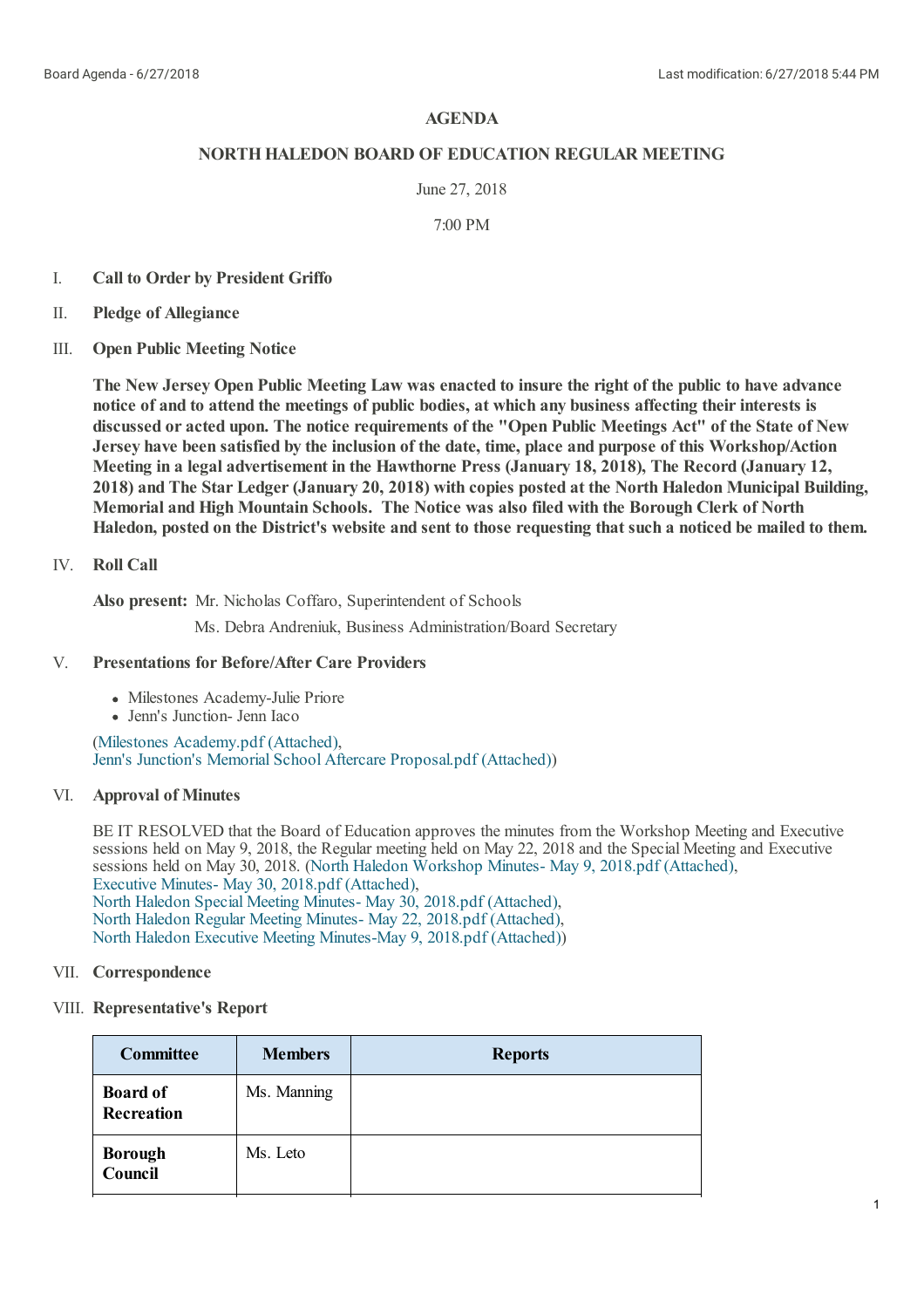| <b>Planning Board</b> | Ms.<br>LaCognata |  |
|-----------------------|------------------|--|
| <b>PCSBA/NJSBA</b>    | Ms. DeNova       |  |
| <b>N.R.E.S.C.</b>     | Ms. DeNova       |  |
|                       |                  |  |

## IX. **Petitions of Citizens on Agenda Items Only**

- A. Motion to Open the Floor
- B. Motion to Close the Floor

#### X. **Board**

BE IT RESOLVED upon the recommendation of the Superintendent, the Board of Education hereby approves the following items:

A. Appointment of the Business Administrator/Board Secretary

BE IT RESOLVED that the North Haledon Board of Education (hereinafter referred to as the "Board") appoints Debra Andreniuk as the Business Administrator/Board Secretary for the North Haledon School District for the period July 1, 2018 through June 30, 2019 at an annual salary of \$122,570.

BE IT FURTHER RESOLVED that this Employment Agreement, has been submitted to and approved by the Executive County Superintendent, according to standards adopted by the Commissioner of Education, pursuant to N.J.S.A. 18A:7- 8(j).

BE IT FURTHER RESOLVED that the Board approves the Employment Agreement, with Debra Andreniuk for the position of Business Administrator/Board Secretary for the foregoing period of appointment, which Employment Agreement is attached to this Resolution and made a part hereof.

BE IT FURTHER RESOLVED that the Board hereby authorizes the Board President and the Business Administrator/Board Secretary to execute, on behalf of the Board, the Employment Agreement by and between the Board and Debra Andreniuk.

(Approved Contract - Debra Andreniuk SBA 18-19.pdf [\(Attached\)](https://www.boardconnectnj.com/Item/DownloadAttachment/660))

B. Appointment of the Treasurer of School Monies for the 2018-2019 School Year

Resolve that upon the recommendation of the Superintendent of Schools, the Board of Education approves the appointment of Michael Donow as the Treasurer of School Monies for the 2018-2019 at annual salary of \$5,000.00.

C. Appointment of Brown and Brown Benefit Advisors as broker of record for health benefits for 2018-2019 School Year

Resolve that upon the recommendation of the Superintendent of Schools, the Board of Education approve the reappointment of Brown & Brown Benefit Advisors as broker of record for the district's health benefits program for the 2018–2019 school year in accordance with N.J.S.A.18A:18A-5 (awarding contracts for professional services) and P.L. 1999, c.440.

D. Appointment of the Balkin Risk Management as broker of record for 2018-2019 School Year

Resolve that upon the recommendation of the Superintendent of Schools, the Board of Education approve the reappointment of Balkin Risk Management as broker of record of all district insurances (excluding health & dental benefits) for the 2018–2019 school year in accordance with N.J.S.A.18A:18A-5 (awarding contracts for professional services) and P.L. 1999, c.440.

E. Approval of designation of Official Newspapers for Legal Ads for January 1, 2018 through December 31, 2018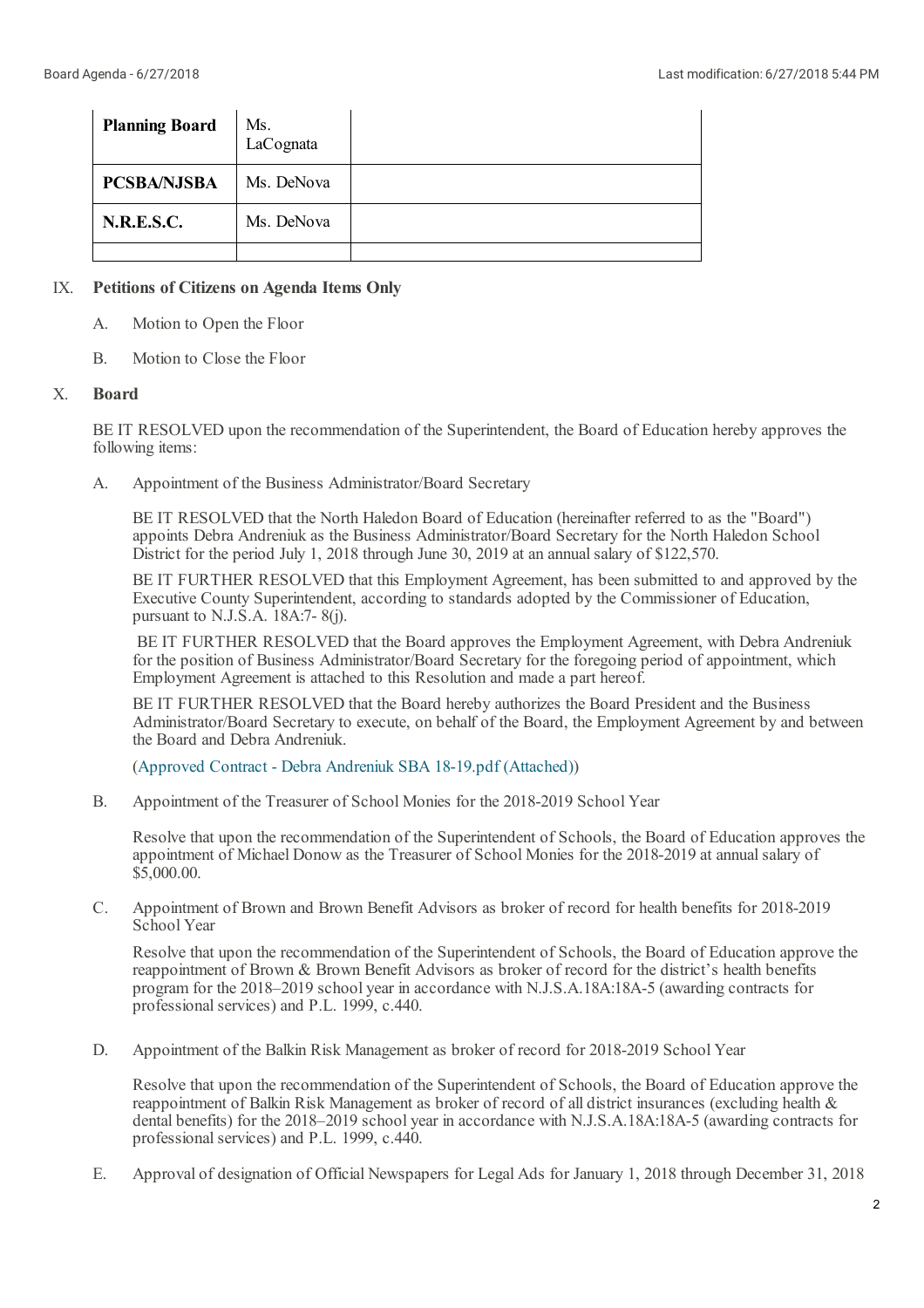The Board of Education retroactively approves the additional designation of The Star Ledger as the alternate publication to be used for the advertisement of meetings and legalads and all other necessary public notifications for the period of January 1, 2018 through December 31, 2018. The Hawthorne Press shall be utilized whenever possible for all public announcements, however, when publication time requirements cannot be met, the daily publications of The Record and Star Ledger may be utilized in an effort to properly inform the public in a timely manner.

# XI. **Finance**

BE IT RESOLVED, that the North Haledon Board of Education, upon the recommendation of the Superintendent of Schools and the Business Administrator/Board Secretary approves the following finance resolutions:

- A. Approved 6/13/18
- B. Approval of District Claims

Resolve that upon the recommendation of the Superintendent and the Business Administrator, the Board of Education approves the attached lists of claims for May in the total amount of \$ 1,288,985.82 be approved for payment, as follows:

| i. General Operating Fund (Funds $10,11 \& 12$ ) |           |              | \$1,249,402.14 |
|--------------------------------------------------|-----------|--------------|----------------|
| ii. Special Revenue Fund                         | (Fund 20) |              | 16,999.13      |
| iii.Capital Projects Fund                        | (Fund 30) | <sup>S</sup> | 0.00           |
| iv Debt Service Fund                             | (Fund 40) | S.           | 22,584.55      |

(Bills List June 2018.pdf [\(Attached\)](https://www.boardconnectnj.com/Item/DownloadAttachment/646))

C. Approval of Transfer of Funds for May 31, 2018

> Resolve that upon the recommendation of the Superintendent and the Business Administrator, the Board of Education approves the transfer of funds in accordance with the attached list of adjustments for the month of May 31, 2018. The Board also authorizes the Superintendent to make interim transfers and report them at the next Board Meeting.

(May 2018 [Transfers.pdf](https://www.boardconnectnj.com/Item/DownloadAttachment/635) (Attached))

D. Acceptance of Monthly Financial Reports for May 31, 2018

Resolve that upon the recommendation of the Superintendent and the Business Administrator, the Board of Education accepts the Board Secretary's and Treasurer's Reports for the month ending May 31, 2018 and has determined that they are in agreement;

Furthermore, resolved that, the Board of Education acknowledges receipt of the Board Secretary's certification, as noted below:

Pursuant to N.J.A.C.6A-16.10(c)3 and 4, I certify that as of May 31, 2018, no budgetary line item account has obligations and payments which in totalexceed the amount appropriated by the North Haledon School District Board of Education, pursuant to N.J.A.C. 18A 22-8 and 18A 22-8.1

Furthermore resolve that pursuant to N.J.A.C. 6A 23A-16.10(c), the Board of Education certifies that as of May 31, 2018, after the review of the Board Secretary's monthly financial report, appropriation section, and upon consultation with appropriate district officials, and to the best of our knowledge no major account fund has been over-expended in violation of N.J.A.C. 6A 23A-16.10(b), that sufficient funds are available to meet the district's financial obligations for the remainder of the school year and that in accordance P.L.2004 Ch.73, budgetary transfers cumulatively in excess of 10% that require the approval of the Commissioner of Education are listed below and the required approval by the Executive County Superintendent of Schools has been requested above.

(NH [Treasurer's](https://www.boardconnectnj.com/Item/DownloadAttachment/648) Report MAY 2018 (1).pdf (Attached), Board Secretary's [Report-May](https://www.boardconnectnj.com/Item/DownloadAttachment/664) 2018.pdf (Attached))

E. Appointment of Purchasing Agent for the 2018-2019 School Year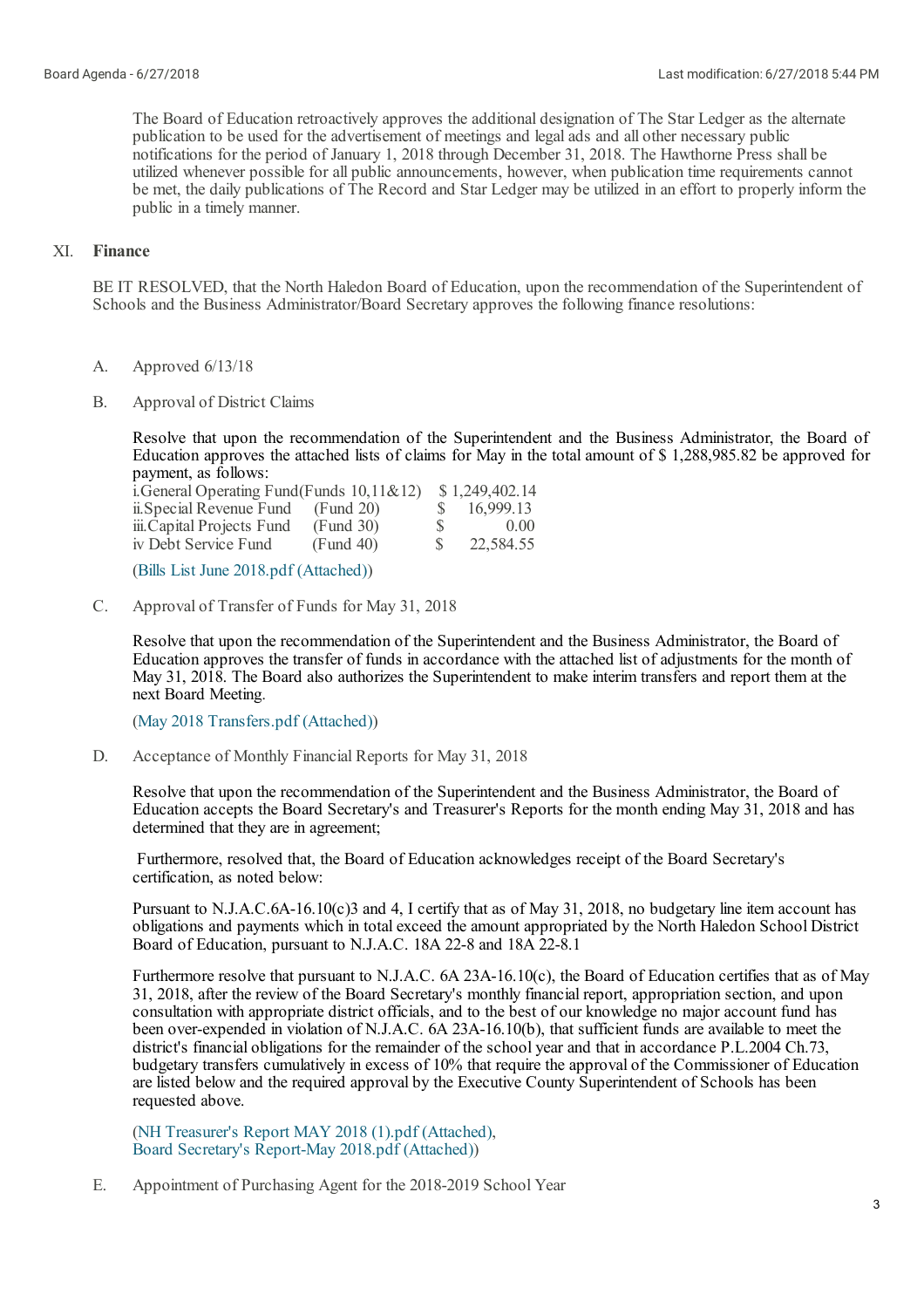WHEREAS, Debra Andreniuk, School Business Administrator/Board Secretary effective July 1, 2018, at present does not possess a qualified purchasing agent (QPA) certificate;

WHEREAS, Pursuant to N.J.S.A. 40A:11-9(g), upon the vacancy of the PA's office by a QPA, a non-certified Temporary PA may be appointed for one year from the date of the vacancy. With approval of the Director of the Division of Local Government Services (DLGS), the Temporary PA may be appointed for one additional year.

WHEREAS, the Governor, in consultation with the State Treasurer and pursuant to N.J.S.A. 18A:18A-3 (b), on July 1, 2015, has increased the bid threshold for school districts with purchasing agents who possess qualified purchasing agent certificates from \$36,000 to \$40,000;

WHEREAS, the North Haledon Board of Education would like to take advantage of the maximum bid threshold of \$40,000;

NOW, THEREFORE BE IT RESOLVED that the North Haledon Board of Education hereby appoints pursuant to N.J.A.C. 5:34-5.5 Debra Andreniuk, as temporary purchasing agent of the board of education, effective July 1, 2018, contingent upon DLGS approval, and as such, establishes and sets the bid threshold amount of \$40,000 for the board of education, and furthermore, the board authorizes Debra Andreniuk to award contracts, in fullaccordance with N.J.S.A. 18A:18A-3 (a), for those purchases that do not exceed in the aggregate the newly established bid threshold amount.

F. Appointment of Lerch, Vinciand Higgins as School Auditor for 2018-2019 School Year

Resolve that upon the recommendation of the Superintendent of Schools and the Business Administrator that the Board of Education approve the reappointment of the firm of Lerch, Vinci, & Higgins as Schoolauditor as of and for the fiscal year ending June 30, 2019 in accordance with NJSA 18A:18A-5 (the awarding of contracts for professional services) and P.L. 1999, c.440 at a fee of \$23,400.00 In accordance with the terms and conditions of the engagement agreement, the hourly rate of \$150-\$175 (for partners) shallapply for other related financialadvisement and services in accordance with the terms and conditions as set forth in the agreement, which shall be maintained on file in the Business (BOE) Office The Board Secretary is hereby directed to publish a notice of this award in the official newspaper of the Board.

G. Approval of the Direct Deposit Program for the 2018-2019 School Year

Resolve that upon the recommendation of the Superintendent of Schools and the Business Administrator, the Board of Education designates Lakeland Bank to be used for the district's mandatory direct deposit program for allemployee groups for the 2018-2019 School Year.

H. Approval of Business Administrator to close out books for 2017-2018 School Year and open books for 2018- 2019 School Year

Resolve that upon the recommendation of the Superintendent of Schools, the Board of Education authorizes the Business Administrator to pay supplementary bill lists and payroll which shall become due on or before June 30, 2018, including all year-end payables; to proceed with all necessary adjustments and transfers to close the books for the 2017-18 fiscal year, as wellas any and allentries and actions for the opening of the 2018-19 fiscal year, including but not limited to the issuance and or cancellation of purchase orders, stale dated checks, transfers, award of contracts in compliance with the Public Contracts Laws, and other such actions as may be required by statute, code and Board Policy; and

BE IT FURTHER RESOLVED, that the Board authorizes the Superintendent and Business Administrator to process and issue the payment of bills and claims between Board meetings during the months of June, July and August 2018; and

BE IT FURTHER RESOLVED that all those actions shall be presented to the Board at its next meeting for ratification and/or final approval.

I. Approval of Claims Auditor with Pre-Payment Authority for the 2018-2019 School Year

Resolve that upon the recommendation of the Superintendent of Schools, the Board of Education designates the Business Administrator as the Claims Auditor with authority, as provided by Title 18A: 19-2, to direct prepayment of claims for Debt Service, Payroll, Fixed Charges and any other claim which would be in the best interest of the Board to pay promptly.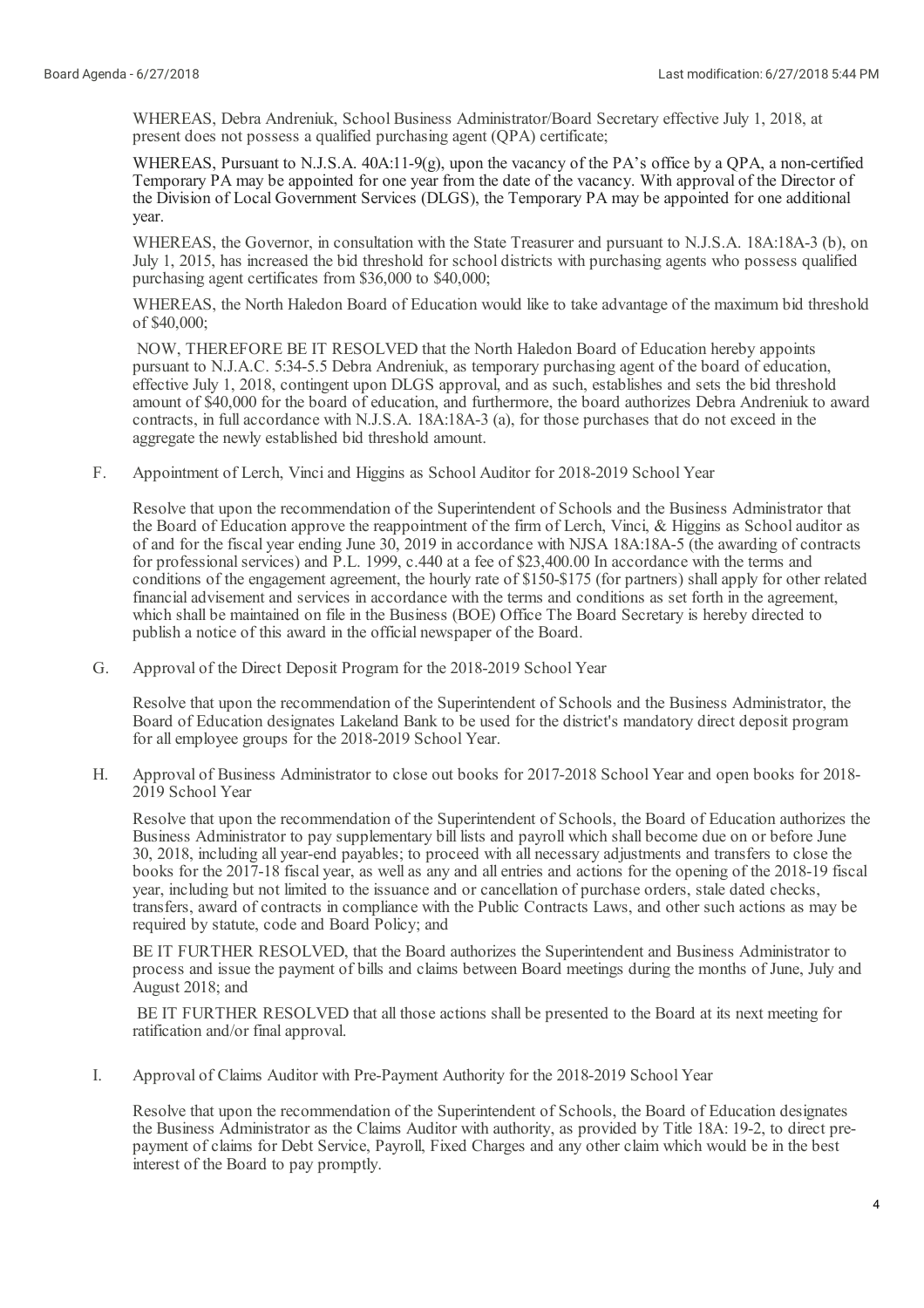J. Appointment of Representatives for the Requesting of Federaland State Funds for the 2018-2019 School Year

Resolve that the Board of Education appoints the Superintendent of Schools and the Business Administrator as agents to request federal and state funds under the existing State and Federal Laws for the 2018-2019 school year.

K. Approval of Minimum Chart of Accounts for 2018-2019 School Year

Resolve that upon the recommendation of the Superintendent of Schools and the Business Administrator that the Board of Education approves the application of the Uniform Minimum Chart of Accounts for the 2018-2019 school year.

 $L$ Approval of Transfer Authority Designation for the 2018-2019 School Year

Resolve that the Board of Education designates the Superintendent of Schools as Chief School Administrator with the transfer authority to approve line item budget transfers as necessary between Board of Education meetings for the 2018-2019 school year, and

Further be it resolved that such transfers shall be reported to the Board of Education, ratified and duly recorded in the minutes of such meeting not less than monthly.

M. Approval of Investments and Wires Authorization for the 2018-2019 School Year

Resolve that upon the recommendation of the Superintendent of Schools , the Board of Education designates the Business Administrator as the person responsible for any and all Board of Education investments, including the purchase the or sale of C.D.'s, repurchase agreements and other securities; and

Be It Further Resolved, that the Business Administrator be authorized to make wire transfers amongst board accounts as necessary; and

Furthermore Be Resolved, that the Board Secretary be authorized to enter into agreements with the State to allow the State to initiate debit and credit entries to the Board of Education accounts in in its depositories by automatic deposit or ACH debit when appropriate.

N. Approval of Fee for Copies of Public Documents for the 2018-2019 School Year

Resolve that upon the recommendation of the Superintendent of Schools and the Business Administrator, the Board of Education approves a photocopy fee of \$0.05 for printed material of letter size and \$0.07 for legal size and larger documents for public documents for the 2018-2019 school year.

O. Approval of Implementation of the School Budget for 2018-2019 School Year

Resolve that the Board of Education authorizes the Superintendent of Schools and the Business Administrator to implement the 2018-2019 School Budget pursuant to localand State policies.

P. Approval of Tuition Rates for the 2018-2019 School Year

It is recommended by the Superintendent of Schools that the Board of Education approve the establishment of tuition rates for the 2018-2019 school year as follows, said rates reflecting the 2018-19 budget statement tuition calculations;

#### 2018-2019 GRADE TUITION RATES

Kindergarten \$ 16,628.00 Grades  $1 - 5$  \$ 14,246.00 Grades 6-8 \$ 15,692.00 LLD \$ 25,071.00 MD \$ 25,950.00

Q. Approval of Schedule of Taxes for the 2018-2019 School Year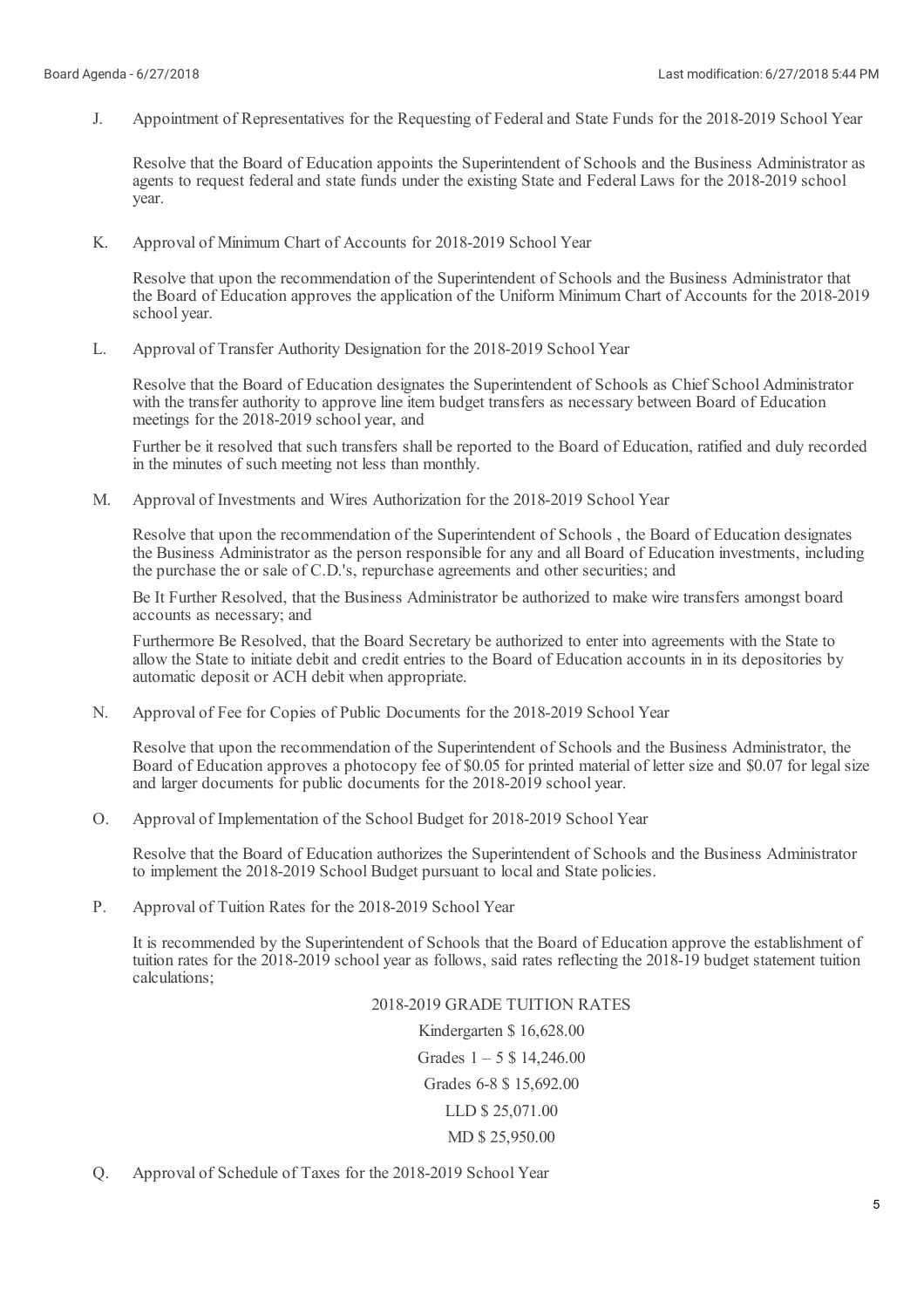Resolve that upon the recommendation of the Superintendent of Schools and the Business Administrator, the Board of Education authorized the below schedule of taxes for the Generaland Debt Service Tax Levy for the 2018-2019 School Year.

| <b>Payment Date</b> | <b>General Tax</b>         | Debt Service | Total<br>Payment           |
|---------------------|----------------------------|--------------|----------------------------|
| July 10, 2018       | S                          | S            | S                          |
|                     | 785,333.00                 | 302,400.00   | 1,087,733.00               |
| August 10,          | S                          |              | S                          |
| 2018                | 785,333.00                 |              | 785,333.00                 |
| September 10,       | S                          |              | S                          |
| 2018                | 785,333.00                 |              | 785,333.00                 |
| October 10,         | $\mathbb{S}$               |              | $\mathcal{S}$              |
| 2018                | 785,333.00                 |              | 785,333.00                 |
| November 9,         | S                          |              | S                          |
| 2018                | 785,333.00                 |              | 785,333.00                 |
| December 10,        | S                          |              | S                          |
| 2018                | 785,333.00                 |              | 785,333.00                 |
| January 10,         | S                          | \$           | S                          |
| 2019                | 785,333.00                 | 1,177,400.00 | 1,962,733.00               |
| February 8,         | $\mathbb{S}$               |              | $\mathcal{S}$              |
| 2019                | 785,333.00                 |              | 785,333.00                 |
| March 8, 2019       | S<br>785,333.00            |              | S<br>785,333.00            |
| April 10, 2019      | S<br>785,333.00            |              | S<br>785,333.00            |
| May 10, 2019        | $\mathbb{S}$<br>785,333.00 |              | $\mathbb{S}$<br>785,333.00 |
| June 10, 2019       | S<br>785,340.00            |              | S<br>785,340.00            |
| <b>Total Tax</b>    | S                          | S            | S                          |
| Levy                | 9,424,003.00               | 1,479,800.00 | 10,903,803.00              |

R. Approval of Service Providers for the 2018-2019 Fiscal Year

Resolve that upon the recommendation of the Superintendent of Schools and the Business Administrator and pursuant to PL 2015, Chapter 47, the Board of Education approves the following contracts; and

Furthermore, the Board of Education acknowledges that these contracts are, have been and will continue to be in full compliance with all state and federal statutes and regulations, in particular New Jersey Title 18A:18 et seq. NJAC 23 and the Federal Uniform Administrative Requirements 2CFR, Part 200.

| <b>Service</b><br>Provider | <b>Service</b><br><b>Rendered</b> | <b>Previous Contracted   Estimated Cost</b> |  |
|----------------------------|-----------------------------------|---------------------------------------------|--|
|                            |                                   |                                             |  |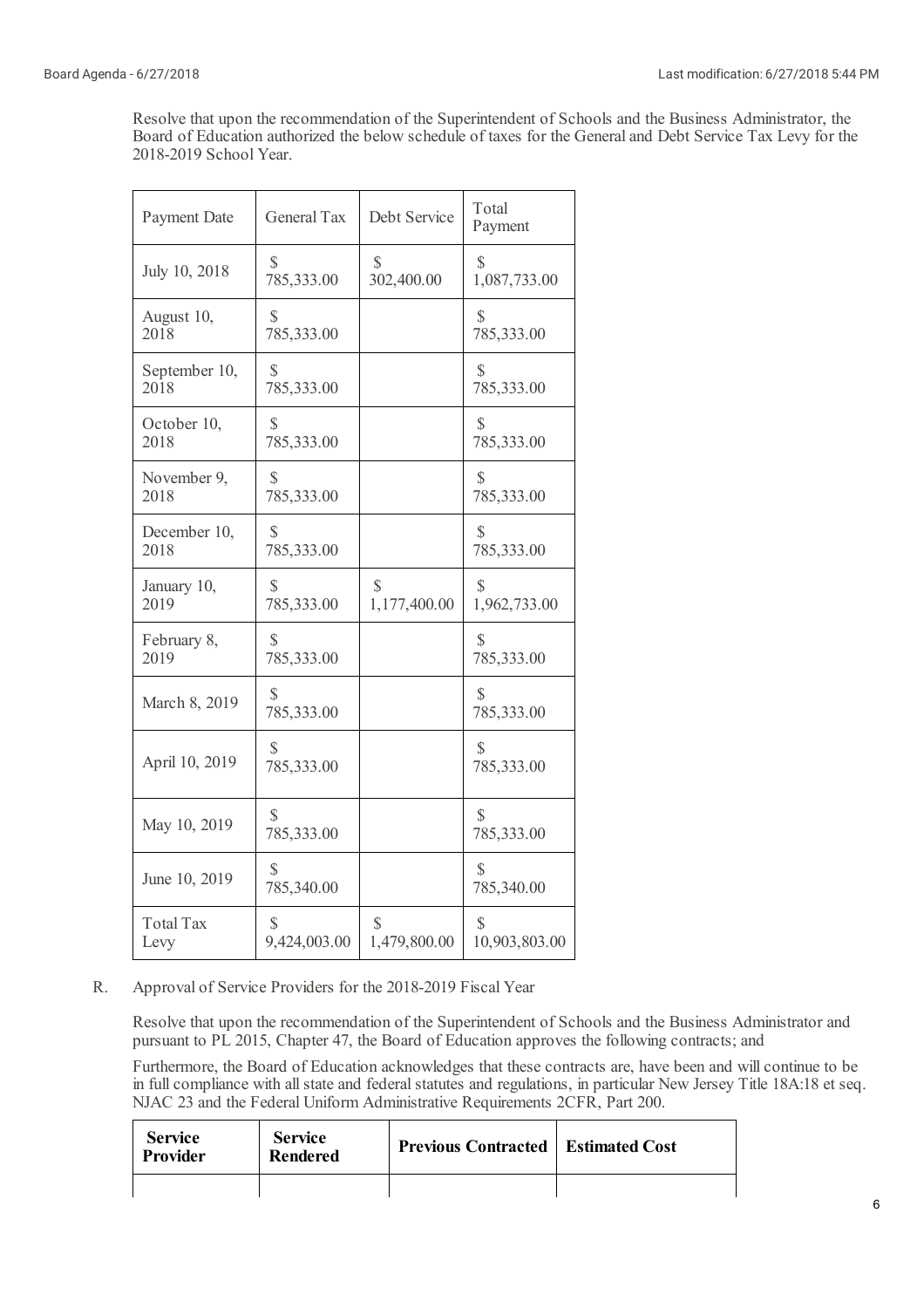| <b>Renew</b><br>Contract:                  |                                   |              |              |
|--------------------------------------------|-----------------------------------|--------------|--------------|
| <b>Strauss Esmay</b>                       | Policy<br>Consultants             | 4,535.00     | 2,495.00     |
| Horizon BC &<br><b>BS</b> of New<br>Jersey | Insurance:<br>Medical &<br>Prescp | 1,553,082.00 | 1,708,164.00 |
| Delta Dental                               | Insurance:<br>Dental              | 59,750.00    | 64,900.00    |
| NJ School<br>Board<br>Insurance Grp        | Insurance:<br>Workers Comp.       | 65,332.00    | 47,895.00    |
| NJ School<br>Board<br>Insurance Grp        | Insurance:<br>General<br>Commer.  | 45,992.00    | 42,472.00    |
| NJ School<br>Board<br>Insurance Grp        | Insurance:<br>Vehicle             | 4,459.00     | 4,033.00     |
| NJ School<br>Board<br>Insurance Grp        | Insurance:<br>Professional        | 23,348.00    | 23,422.00    |
| Monarch<br>Insurance                       | Insurance:<br>Student<br>Accident | 4,551.00     | 4,551.00     |
| Lakeland Bank                              | Sale Leaseback                    | 68,605.00    | 68,605.00    |
| Key<br>Governmental<br>Financing           | Lease:<br>Computers               | 54,093.00    | 54,093.00    |
| Educational<br>Data Services               | Office &<br>Classroom<br>Supplies | 2,500.00     | 1,970.00     |
| Discovery<br>Education                     | Streaming<br>License              | 3,200.00     | 3,200.00     |
| Discovery<br>Education                     | Science<br>Techbooks              | 5,500.00     | 5,740.00     |
| Frontline<br>Education                     | Employee<br>Evaluation<br>Mgmt    | 2,064.00     | 2,224.00     |
| OnCourse                                   | <b>Lesson Planner</b><br>Module   | 2,794.00     | 2,850.00     |
| Blackboard                                 | Blackboard<br>connect service     | 1,278.00     | 1,278.00     |
| Learinging A Z                             | Reading A-                        | 5,500.00     | 5,824.00     |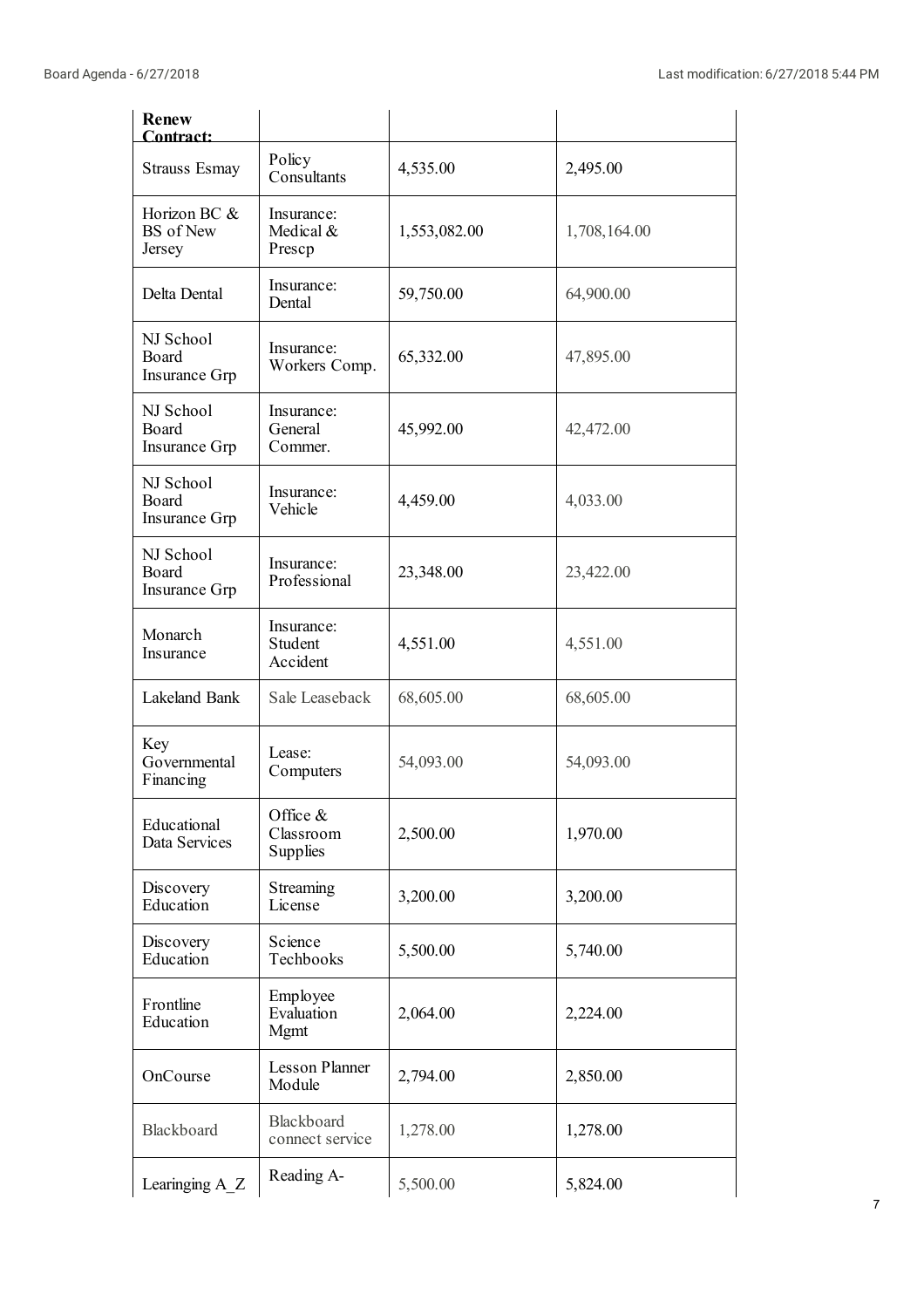|                                      | Z/Raz-Kids                                                 |            |            |
|--------------------------------------|------------------------------------------------------------|------------|------------|
| School Dude                          | Maintenance<br>Software                                    | 3,000.00   | 2,263.00   |
| <b>RICOH</b>                         | Rentals: Copiers<br>High Mt.                               | 4,860.00   | 5,000.00   |
| Carmelina Tirri,<br><b>MD</b>        | School<br>Physician                                        | 1,000.00   | 1,000.00   |
| Bayada Nursing<br><b>Services</b>    | Substitute<br>Nursing<br>Services                          | 1,000.00   | 1,000.00   |
| B.C.S.S.                             | Audiological<br>Services                                   | 1,880.00   | 1,900.00   |
| Northern<br>Regional Ed.<br>Services | Substitute<br>Services                                     | 6,500.00   | 6,550.00   |
| Hawthorne<br>Press-The<br>Record     | Legal<br>Advertisements                                    | 4,000.00   | 4,000.00   |
| Realtime                             | Student<br>Database<br>Services                            | 11,345.00  | 11,770.00  |
| Mealtime                             | <b>Student Meal</b><br>Eligibility<br>Database<br>Services | 4,615.00   | 300.00     |
| Phoenix<br>Advisors                  | <b>Bond Services</b>                                       | 1,000.00   | 1,000.00   |
| Verizon                              | Telephone<br>Services                                      | 1,000.00   | 1,100.00   |
| X-Tel                                | Telephone<br>Services                                      | 4,400.00   | 4,950.00   |
| Lightpath                            | Telephone<br>Services                                      | 6,000.00   | 6,600.00   |
| Lightpath                            | Internet<br>Providers                                      | 11,496.00  | 12,000.00  |
| Western Pest<br>Control              | Pest Control<br>Services                                   | 1,880.00   | 1,680.00   |
| P.S.E. & G.                          | Electricity<br>Services                                    | 197,800.00 | 197,800.00 |
| P.S.E. & G. /<br>Direct Energy       | Natural Gas<br>Services                                    | 60,000.00  | 60,000.00  |
| Automated                            | H.V.A.C.                                                   |            |            |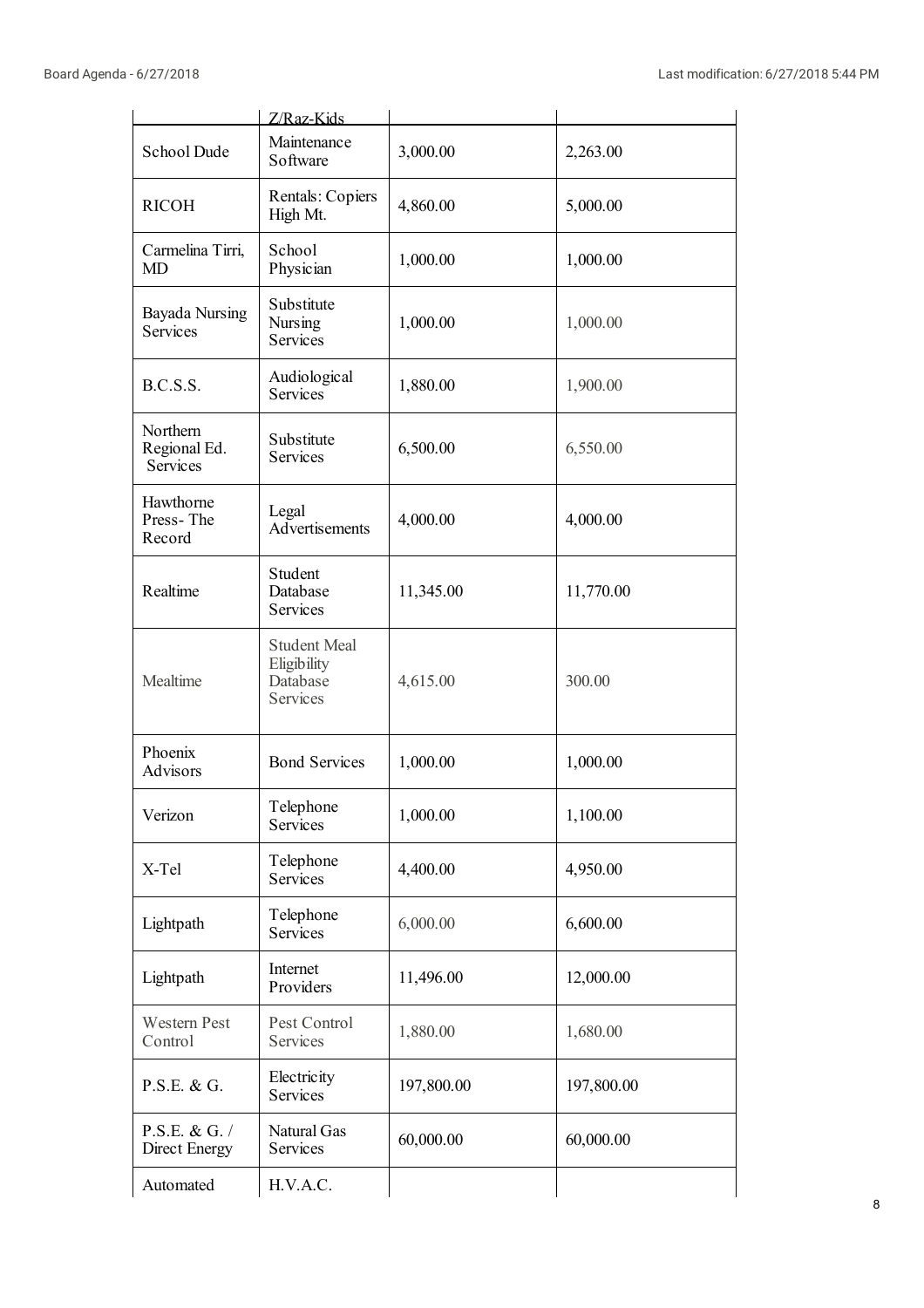| Logic                                       | Controls                                                | 7,800.00   | 3,978.00        |
|---------------------------------------------|---------------------------------------------------------|------------|-----------------|
| J. Valente<br>Plumbing                      | Plumbing<br><b>Services</b>                             | 4,600.00   | 3,000.00        |
| Associated Fire<br>Protection               | Fire<br>Maintenance<br><b>Services</b>                  | 11,376.00  | 9,578.00        |
| Faase Electric                              | Electrical<br><b>Services</b>                           | 5,200.00   | 3,000.00        |
| Northern<br>Regional Ed.<br><b>Services</b> | Computer<br>Technician                                  | 77,472.00  | 79,800.00       |
| Acclaim<br>Inventory                        | <b>Fixed Asset</b><br>Inventory                         | 1,600.00   | 1,600.00        |
| Pfister                                     | Roofing<br>Maintenance                                  | 3,000.00   | 3,000.00        |
| <b>New Contract:</b>                        |                                                         |            |                 |
| Asbury Park                                 | Payroll and<br>Accounting<br>Software<br>Licensing fees | \$<br>0.00 | \$<br>16,500.00 |
| E-Rate<br>Strategies                        | e rate services                                         | 0.00       | 1,895.00        |
| Aero<br>Environmental<br>Services, Inc.     | Environmental<br>services                               | 0.00       | 3,000.00        |
| <b>Board Connect</b>                        |                                                         | 0.00       | 2,395.00        |
| Discovery<br>Education                      | <b>Social Studies</b><br><b>Tech Books</b>              | 0.00       | 5,740.00        |
| Jersey Elevator                             | Lift inspection<br><b>HMS</b>                           | 0.00       | 100.00          |
| Jersey Elevator                             | Elevator<br>Maintenance at<br>Memorial<br>School        | 0.00       | 1,800.00        |
| <b>Reiner Heating</b><br>& Air Condit.      | <b>HVAC Services</b>                                    | 0.00       | 21,400.00       |
| Zumu Software                               | Website Hosting                                         | 0.00       | 2,800.00        |
| <b>Permitted to</b><br><b>Expire:</b>       |                                                         |            |                 |
| Patriot Energy                              | H.V.A.C.<br>Services                                    | 18,165.00  | 0.00            |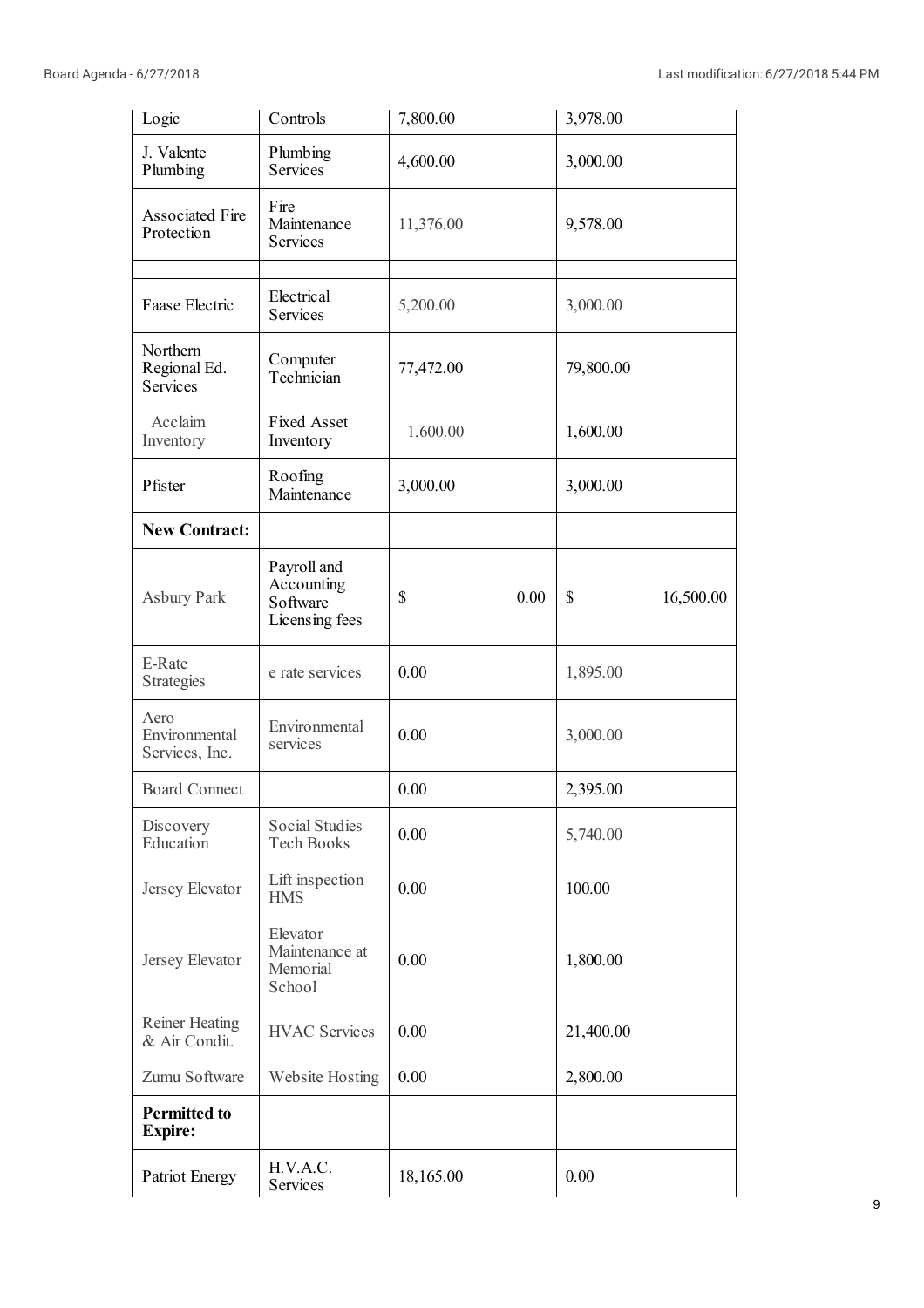| Wilentz<br>Goldman &<br>Spitzer            | <b>Board Attorney</b>                            | 25,000.00 | 0.00 |
|--------------------------------------------|--------------------------------------------------|-----------|------|
| C.D.K. System                              | Accounting<br>Software                           | 3,865.00  |      |
| <b>Action Data</b><br>Services             | <b>Payroll Services</b>                          | 35,000.00 |      |
| Exclusive<br>Accounting<br><b>Services</b> | <b>Agency Services</b>                           | 3,500.00  |      |
| Corby<br>Associates                        | Playground<br>Inspections                        | 1,395.00  |      |
| 'e2e<br><b>EXCHANGE</b>                    | E-rate services                                  | 3,540.00  |      |
| New Wave<br>Environmental                  | Environmental<br><b>Services</b>                 | 2,250.00  |      |
| <b>Arrow Elevator</b>                      | Elevator<br>Maintenance at<br>Memorial<br>School | 2,000.00  |      |

S. Approval of the Use of State Contracts for the 2018-2019 School Year

Resolve that upon the recommendation of the Superintendent of Schools and the Business Administrator, the Board of Education approves the district Purchasing Agent to make purchases of goods and services entered into of behalf of the State by the Division of Purchase and Property, utilizing various vendors that have State Contracts. The Purchasing Agent shall make known to the Board the commodity or service, vendor and State Contract Number utilized.

T. Acceptance of Funds and Approval of Submission of ESEA Grant Application for the 2018-2019 School Year

Resolve that upon the recommendation of the Superintendent of Schools and the Business Administrator, the Board of Education accepts the FY 2019 Award for ESEA, as noted below, and agrees to the submission of the Grant Application to the New Jersey Department of Education for approval:

> Title I \$107,908.00 Title II A \$21,654.00 Title III \$1,530.00 Title IV \$10,000.00

U. Acceptance of Funds and Approval of Submission of I.D.E.A. Grant Application for the 2018-2019 School Year

Resolve that upon the recommendation of the Superintendent and the Business Administrator, the Board of Education accepts the FY 2019 award for I.D.E.A.-Basic and Pre-School, as noted below, and agrees to the submission of the grant application to the New Jersey Department of Education for approval:

I.D.E.A.-Basic \$134,202

I.D.E.A.-Pre-school \$8,018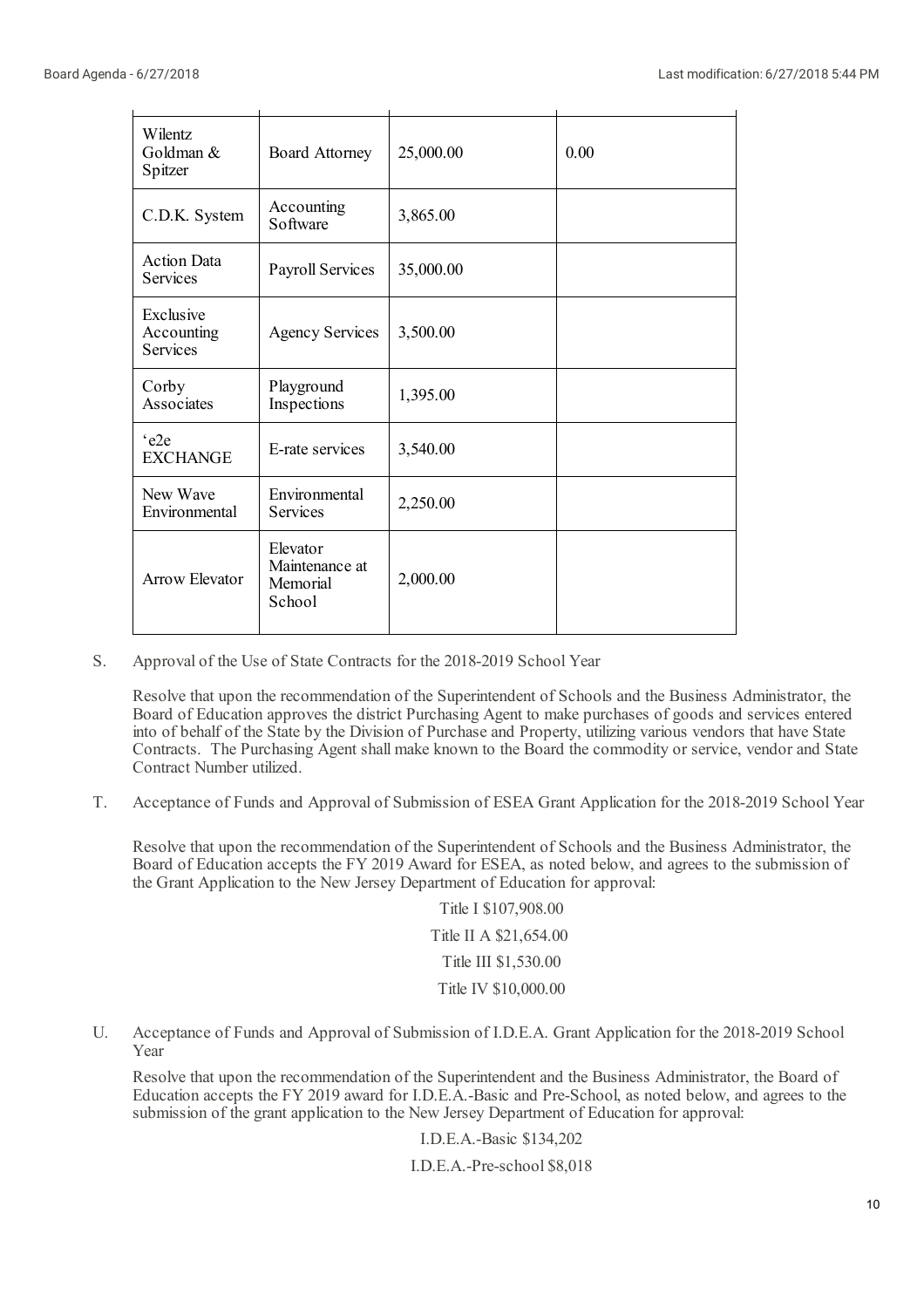V. Approval of the Operation of the Petty Cash Account for the 2018-2019 School Year

Resolve that upon the recommendation of the Superintendent of Schools and the Business Administrator, the Board of Education approve the operation of the Petty Cash accounts (Checking and Cash) as outlined in Board Policy #6620 for the 2018-2019 school year.

W. Approval of the Operation of the Student Activity Fund for the 2018-2019 School Year

Resolve that upon the recommendation of the Superintendent of Schools and the Business Administrator, the Board of Education approve the operation of the Student Activity Fund as outlined in Board Policy #6660 for the 2018-2019 school year.

X. Approval of Out of District Placement Tuition Contracts for 2018-2019 School Year

Resolve upon the recommendation of the Superintendent, the Board of Education approves the Out of District Placements for the 2018-2019 school year programs as follows:

| <b>Student</b><br>ID# | <b>School</b>                | <b>Tuition</b> | <b>Extraordinary</b><br><b>Services</b><br>(Aide) | <b>Dates</b>     |
|-----------------------|------------------------------|----------------|---------------------------------------------------|------------------|
| 10012                 | Glenview<br>Academy          | \$74,727.88    | \$41,976.00                                       | 7/9/2018-6/30/19 |
| 23182                 | New Beginnings               | \$76,071.96    | \$41,976.00                                       | 7/9/2018-6/30/19 |
| 23827                 | New Beginnings<br>Annex      | \$69,369.84    | \$0                                               | 7/9/2018-6/30/19 |
| 26359                 | New Beginnings<br>Annex      | \$69,369.84    | \$0                                               | 7/9/2018-6/30/19 |
| 23836                 | New Beginnings<br>Annex      | \$52,027.38    | \$0                                               | 7/9/2018-6/30/19 |
| 23704                 | New Beginnings<br>Annex      | \$69,369.84    | \$0                                               | 7/9/2018-6/30/19 |
| 23451                 | Children's<br>Therapy Center | \$88,580.00    | \$0                                               | 7/5/2018-6/30/19 |
| 23268                 | The Craig School             | \$53,700.00    | \$0                                               | 7/9/2018-6/30/19 |

Y. Approval of Parent Transportation Contract for 2018-2019 School Year

Resolve that upon the recommendation of Superintendent of Schools and the Business Administrator, the Board approve a Parental Contract for Student Transportation for student ID 23268 for the daily transportation to the Craig School, at the per diem rate of \$42.37 for a maximum of 203 days and \$8,601.11 between July 9, 2018 and June 30, 2019.

(2018-2019 Parental [transportation](https://www.boardconnectnj.com/Item/DownloadAttachment/636) contract.pdf (Attached))

Z. Approval of ABA Services for 2018-2019

Resolve that upon recommendation by the Superintendent of Schools, the Board of Education approve ABA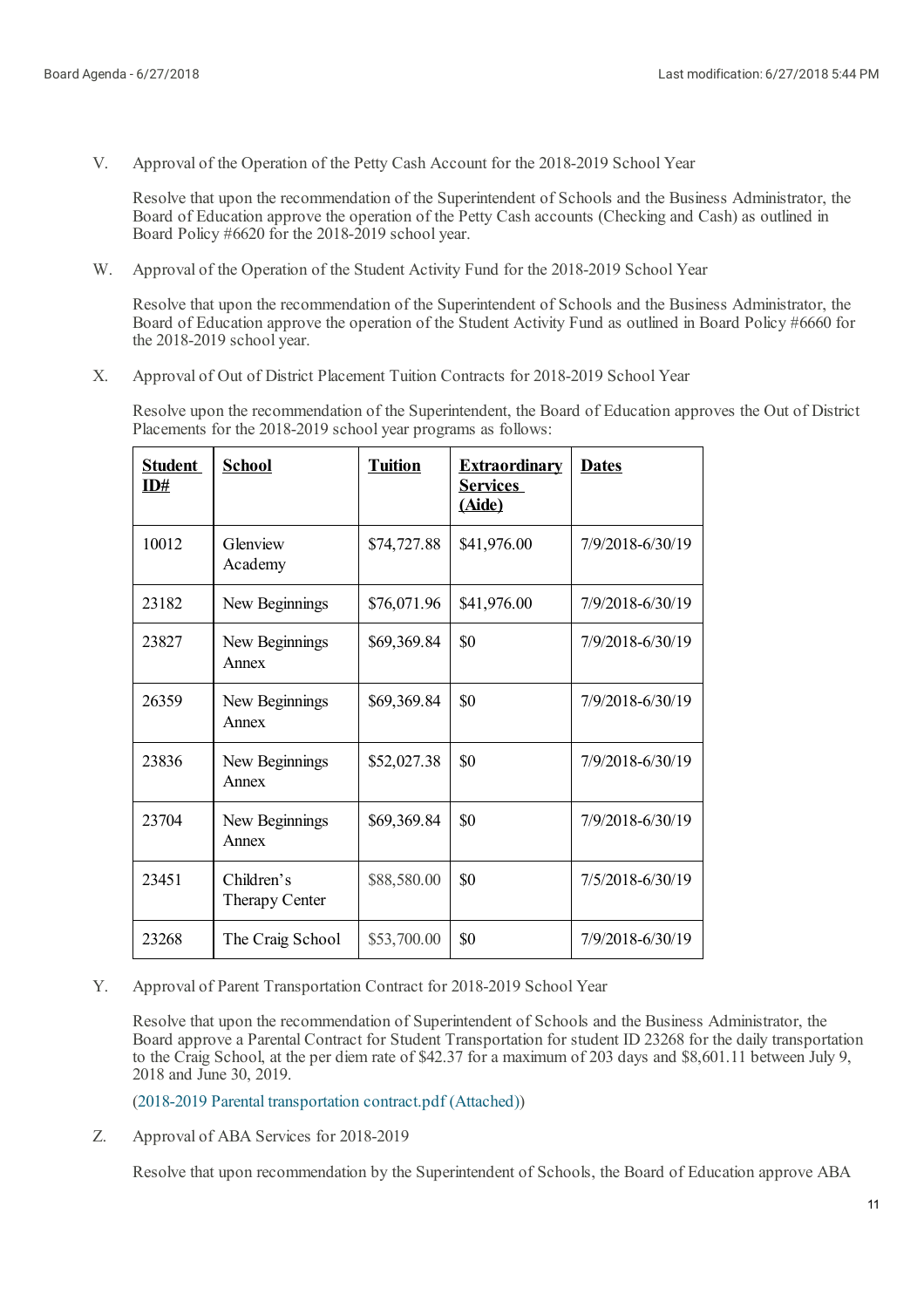services for ESY at \$90 per hour for ABA services and \$125.00 per hour for Program Coordination Services with North Jersey Outreach/KDDS TOO Inc.

AA. Approval of Contract with Physical Therapist for 2018-2019 School Year

Resolve that upon the recommendation of the Superintendent of Schools and the Business Administrator, the Board of Education approves the contract with Rachel Secemski for Physical Therapy services at a rate of \$90.00 per hour from July 1, 2018-June 30, 2019.

BB. Approval of Nursing Contract for 2018-2019 School Year

Resolve that upon the recommendation of the Superintendent, the Board of Education approves a contract with Carefinders Total Care, LLC., for nursing services for a student (ID #23451) with special needs in accordance with the student's IEP, at the hourly rate of \$51.00 per hour for RN and \$41.00 per hour for LPN in accordance with the agreement, for the period of July 1, 2018 through June 30, 2019.

CC. Approval of Continuance of Coordinated Transportation Agreements for 2018-2019 School Year

Resolve that upon recommendation by the Superintendent of Schools, the Board of Education approves the continuance of the Coordinated Transportation Agreements with the following for the 2018-2019 school year.

COMMISSION

Northern Region Educational Services Commission

Manchester Regional High School

DD. \*\*\*Approval of ESY Contract for New Beginnings\*\*\*

Resolve upon the recommendation of the Superintendent of Schools, the Board of Education approve the contract with New Beginnings at Memorial School for ESY for student ID# 23550 in the amount of \$9,770.40.

EE. \*\*\*Approval of Student Transportation Contracts for ESY and 2018-2019 School Year\*\*\*

Resolve that upon the recommendation of the Superintendent of Schools and pursuant to PL 2015, Chapter 47, the Board of Education approves the services agreement, with Northern Regional Educational Services Commission for the following routes, at a total cost of \$148,762.64.

| <b>ROUTE</b> | <b>SCHOOL</b>                                   | <b>CONTRACTOR</b> | # OF<br><b>STUDENTS</b> | COST:<br>ROUTE/ADM.<br>FEE (Est.)   | <b>DATES</b>                                          |
|--------------|-------------------------------------------------|-------------------|-------------------------|-------------------------------------|-------------------------------------------------------|
| <b>B</b> 334 | <b>GLENVIEW/GRAMON/NEW</b><br><b>BEGINNINGS</b> | Jersey Kids       | $\overline{2}$          | $$37,861.00+$<br>4% admin. fee      | $7/9/18-$<br>8/17/18<br>and<br>$9/5/18$ -<br>6/30/19  |
| <b>B124</b>  | CHILDREN'S THERAPY<br><b>CENTER</b>             | Sami Peadia, Inc. | $\mathbf{1}$            | \$41,790.00<br>$+4\%$ admin.<br>fee | $7/5/18$ -<br>7/31/18<br>and<br>$9/6/18$ -<br>6/30/19 |
| <b>B177</b>  | NEW BEGINNINGS ANNEX<br>(MEMORIAL SCHOOL)       | Joshua Tours      | 4                       | $$45,570.00+$<br>4% admin. fee      | $7/9/18$ -<br>8/17/18<br>and<br>$9/5/18$ -            |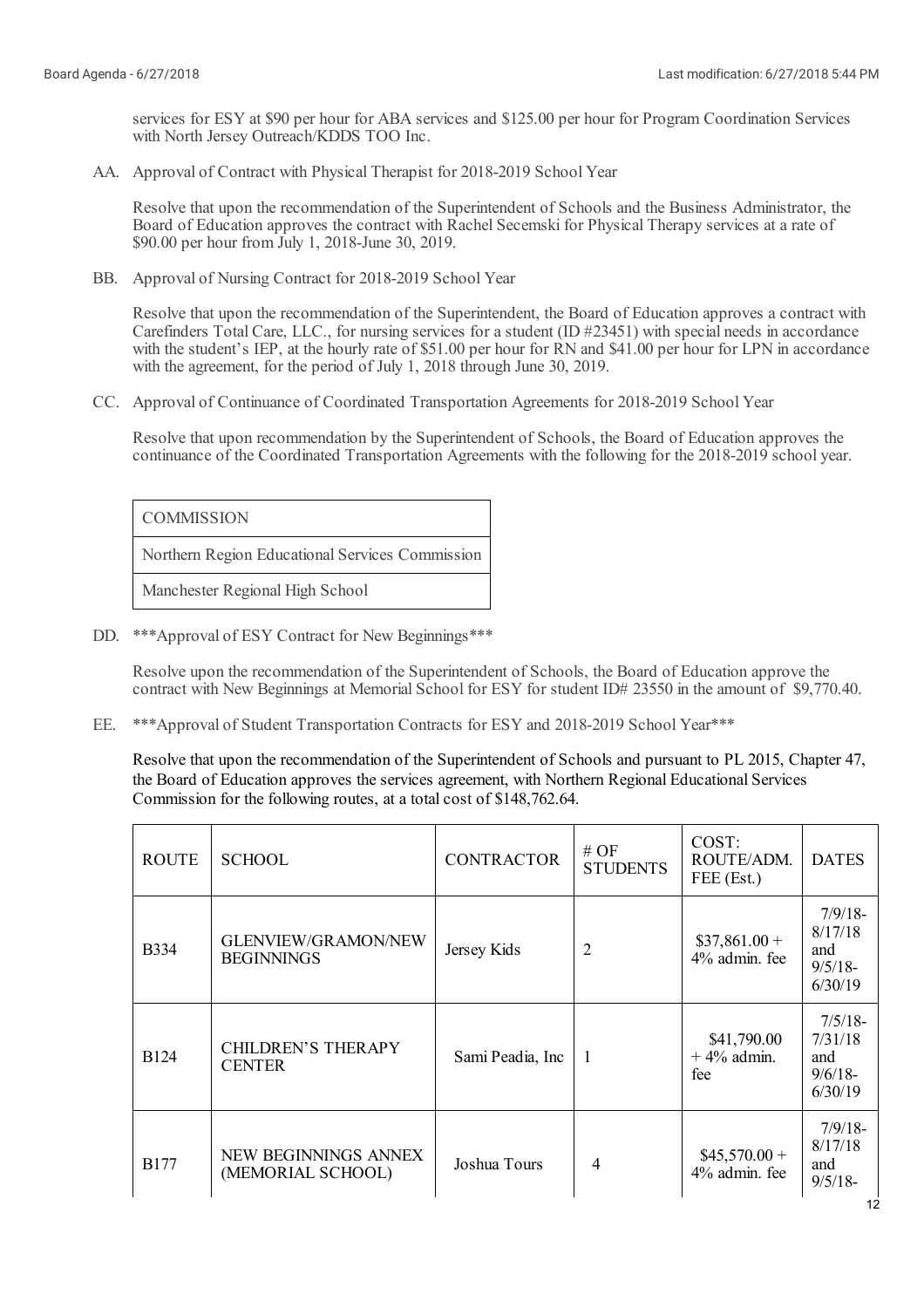|                  |                             |                |                                   | 6/30/19               |
|------------------|-----------------------------|----------------|-----------------------------------|-----------------------|
| F <sub>156</sub> | <b>High Mountain School</b> | Tasneem Trans. | $$17,820.00+$<br>$4\%$ admin, fee | $9/5/18$ -<br>6/30/19 |

# XII. **Personnel**

BE IT RESOLVED, that the North Haledon Board of Education, upon the recommendation of the Superintendent of Schools approves the following personnel resolutions:

- A. Approved 6/13/18
- B. Approved 6/13/18
- C. Approved 6/13/18
- D. Approval of Return to Work of Part Time Non-Instructional Aide

Resolve that upon the recommendation of the Superintendent, the Board of Education retroactively approves the return to work date of June 8, 2018 per doctor approval for Part Time Non-Instructional Aide, Joyce Portela.

E. Approval of Home Instruction

> Resolve that upon the recommendation of the Superintendent, the Board of Education retroactively approves Home Instruction for student #24023 by Alexandra Questa, for five (5) hours per week and Corrie Bouma for five (5) hours per week starting on or about June 4, 2018 through June 22, 2018 at \$50.00 per hour.

F. Approval of Sick Time Payout per NHEA agreement for Retiring Employees

Resolve that upon the recommendation of the Superintendent of Schools, the Board of Education approves the payout of unused sick time per the negotiated agreement to the following retiring staff members as a non precedent setting action:

Steph Macalle *\$3,472.50*

Robert Hebenstreit \$9,000.00

G. Approval of Instructors and Aides for the 2018-2019 ESY Program

Upon the recommendation of the Superintendent of Schools, the Board of Education approve the appointment of the following personnelas Extended School Year program instructors and aides, at the contractual rate, pending sufficient enrollment:

| <b>STAFF</b><br><b>MEMBER</b> | <b>POSITION</b>       | <b>PROGRAM</b> | <b>PROGRAM</b><br><b>DATE</b> | <b>HOURS</b><br>PER DAY |
|-------------------------------|-----------------------|----------------|-------------------------------|-------------------------|
| Sharon<br>Governale           | Instructor            | <b>ESY</b>     | $07/05/2018$ -<br>08/01/2018  | 3.5                     |
| Roseanne<br>Morgantini        | Instructor            | <b>ESY</b>     | $07/05/2018$ -<br>08/01/2018  | 3.5                     |
| Anne Marie<br>Murphy          | Instructor            | <b>ESY</b>     | 07/05/2018-<br>08/01/2018     | 3.5                     |
| Toni<br><b>DeRuiter</b>       | Instructional<br>Aide | <b>ESY</b>     | 07/05/2018-<br>08/01/2018     | 3                       |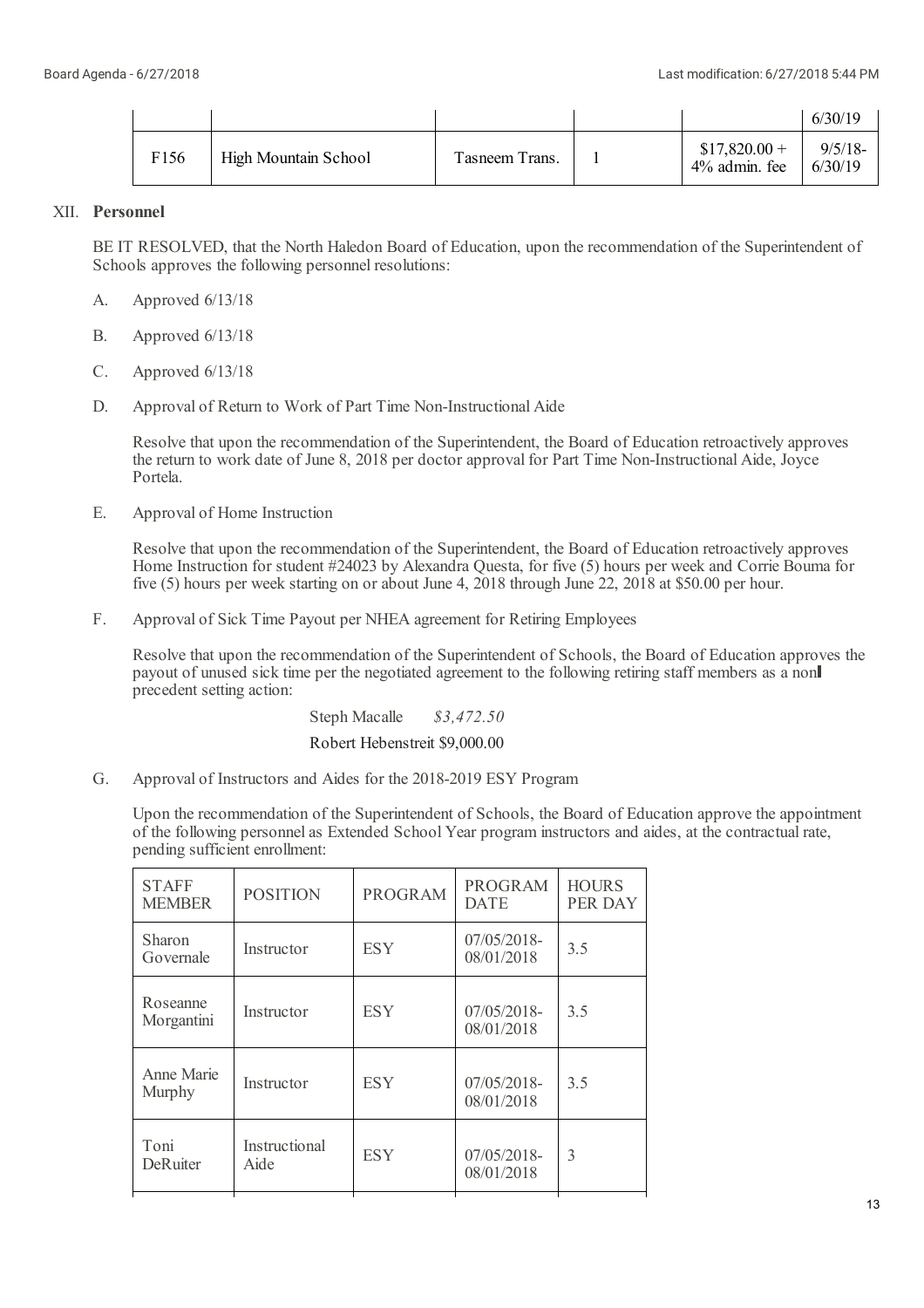| Cheryl<br>$D'$ Andrea    | Instructional<br>Aide | <b>ESY</b> | 07/05/2018-<br>08/01/2018    | 3 |
|--------------------------|-----------------------|------------|------------------------------|---|
| Susan<br>Schwenker       | Instructional<br>Aide | <b>ESY</b> | $07/05/2018$ -<br>08/01/2018 | 3 |
| Cliff<br>VanderHave      | Instructional<br>Aide | <b>ESY</b> | 07/05/2018-<br>08/01/2018    | 3 |
| Sherri<br><b>Nickels</b> | Instructional<br>Aide | <b>ESY</b> | $07/05/2018$ -<br>08/01/2018 | 3 |
|                          |                       |            |                              |   |

H. Approval of Other Staff for ESY for 2018-2019

> Resolve that upon the recommendation of the Superintendent of Schools, the Board of Education approves the appointment of the following personnelas Extended School Year program staff at the contractual rate, pending sufficient enrollment:

| <b>STAFF</b><br><b>MEMBER</b> | <b>POSITION</b>           | <b>PROGRAM</b> | NOT TO<br><b>EXCEED</b> |
|-------------------------------|---------------------------|----------------|-------------------------|
| Lori Romeo                    | <b>Nurse</b>              | <b>ESY</b>     | \$300.00                |
| Andrea<br>Finkelstein         | Occupational<br>Therapist | <b>ESY</b>     | \$1,200.00              |
| Jessica Van<br>Dyke           | Speech Therapist          | <b>ESY</b>     | \$2,400.00              |
|                               |                           |                |                         |

I. Approval of Principal of High Mountain School Contract for 2018-2019 School Year

BE IT RESOLVED that the North Haledon Board of Education (hereinafter referred to as the "Board") appoints Michele Mazzola as the Principal of High Mountain School for the North Haledon School District for the period July 1, 2018 through June 30, 2019 at annual salary of \$109,778.

BE IT FURTHER RESOLVED that the Board approves the Employment Agreement, with Michele Mazzola for the position of Principal for the foregoing period of appointment, which Employment Agreement is attached to this Resolution and made a part hereof.

BE IT FURTHER RESOLVED that the Board hereby authorizes the Board President and the Business Administrator/Board Secretary to execute, on behalf of the Board, the Employment Agreement by and between the Board and Michele Mazzola.

(2018-2019 PRINCIPAL [CONTRACT-](https://www.boardconnectnj.com/Item/DownloadAttachment/666) M. Mazzola.docx (2).pdf (Attached))

J. Approval of Principal of Memorial School for 2018-2019 School Year

BE IT RESOLVED that the North Haledon Board of Education (hereinafter referred to as the "Board") appoints Melissa Tait as the Principal of Memorial School for the North Haledon School District for the period July 1, 2018 through June 30, 2019 at an annual salary of \$122,057.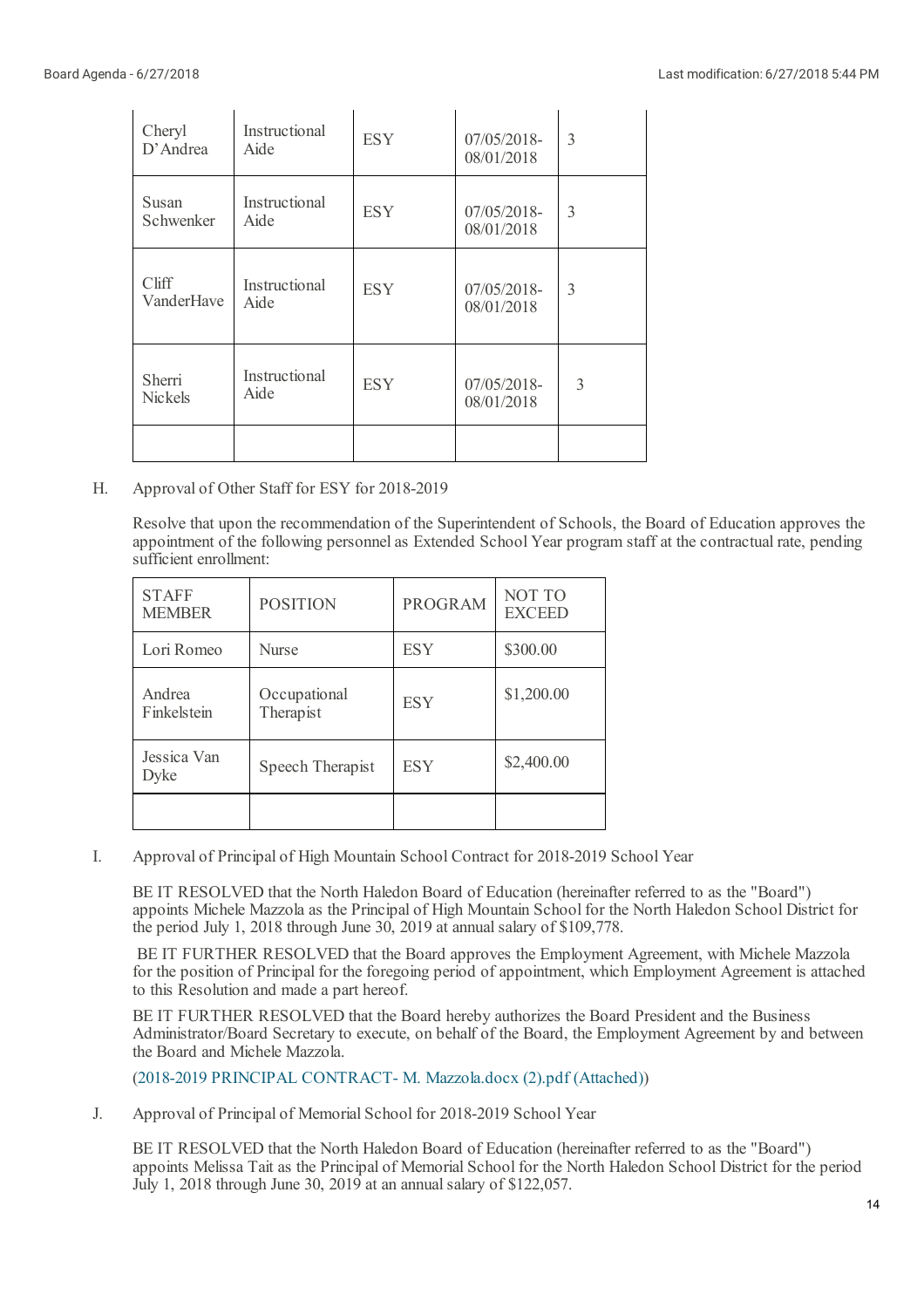BE IT FURTHER RESOLVED that the Board approves the Employment Agreement, with Melissa Tait for the position of Principal for the foregoing period of appointment, which Employment Agreement is attached to this Resolution and made a part hereof.

BE IT FURTHER RESOLVED that the Board hereby authorizes the Board President and the Business Administrator/Board Secretary to execute, on behalf of the Board, the Employment Agreement by and between the Board and Melissa Tait.

(2018-2019 PRINCIPAL [CONTRACT-](https://www.boardconnectnj.com/Item/DownloadAttachment/669) M. Tait.docx (2).pdf (Attached))

K. Approval of Director of Curriculum, Instruction, Assessment and Child Services

BE IT RESOLVED that the North Haledon Board of Education (hereinafter referred to as the "Board") appoints Antonella Lind as the Director of Curriculum, Instruction, Assessment and Child Services (hereinafter referred to as the "Director") for the North Haledon School District for the period July 1, 2018 through June 30, 2019 at an annual salary of \$98,000.

BE IT FURTHER RESOLVED that the Board approves the Employment Agreement, with Antonella Lind for the position of Director for the foregoing period of appointment, which Employment Agreement is attached to this Resolution and made a part hereof.

BE IT FURTHER RESOLVED that the Board hereby authorizes the Board President and the Business Administrator/Board Secretary to execute, on behalf of the Board, the Employment Agreement by and between the Board and Antonella Lind.

(2018-2019 DIRECTOR [CONTRACT-](https://www.boardconnectnj.com/Item/DownloadAttachment/671) A. Lind.docx (1).pdf (Attached))

L. Approval of Certificated Tenured Staff for 2018-2019 School Year

Resolve that upon the recommendation of the Superintendent of Schools, the Board of Education approves the award of a contract to the following certificated tenured professional teaching staff for the 2018-2019 school year:

| <b>NAME</b>             | <b>STEP</b>     | <b>SALARY</b> | <b>LONGEVITY</b> |
|-------------------------|-----------------|---------------|------------------|
| Nicole Bacchas          | MA <sub>6</sub> | \$57,304      |                  |
| Kaitlin Bailey          | <b>BA</b> 4-5   | \$52,779      |                  |
| Dayana Bilbao           | <b>BA</b> 10    | \$62,154      |                  |
| Marissa Blakely         | MA <sub>6</sub> | \$57,304      |                  |
| Corrie Bouma            | <b>MA9</b>      | \$63,004      |                  |
| Nancy Caruso            | <b>BA</b> 15    | \$82,119      | \$3,000          |
| Raina Cioletti          | <b>BA</b> 9     | \$59,254      |                  |
| Jennifer Cleri          | <b>MA12</b>     | \$72,069      |                  |
| Laura Coscia            | <b>BA</b> 15    | \$82,119      | \$2,000          |
| <b>Allison Cosgrave</b> | <b>BA</b> 4-5   | \$52,779      |                  |
| Sharon Cubicciotti      | $MA + 30$ 15    | \$89,619      | \$3,000          |
| <b>Wendy DeStaso</b>    | <b>BA</b> 15    | \$82,119      | \$3,000          |
| <b>Stacey Dougherty</b> | <b>BA10</b>     | \$62,154      |                  |
| Karen Gabriele          | <b>MA15</b>     | \$85,869      | \$2,000          |
|                         |                 |               |                  |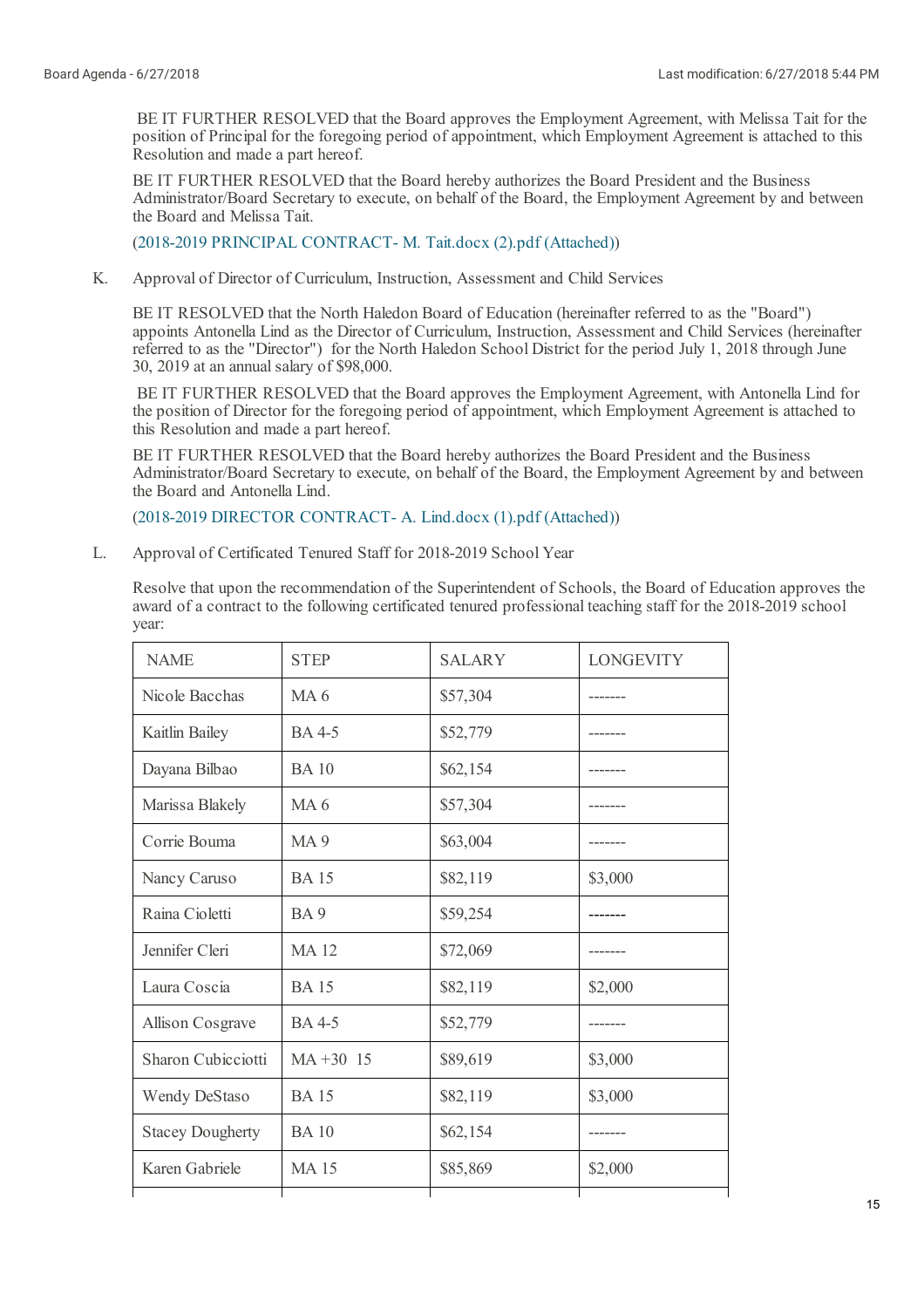| <b>Sharon Governale</b>  | <b>BA11</b>     | \$65,154 | ------- |
|--------------------------|-----------------|----------|---------|
| Christine Haggerty       | MA <sub>7</sub> | \$58,504 |         |
| Mary Ann Jones           | <b>BA15</b>     | \$82,119 | \$2,000 |
| Linda Khoyan             | <b>MA15</b>     | \$85,869 | \$5,000 |
| Kristin Klein            | BA7             | \$54,754 |         |
| Anita Kocevski           | MA <sub>7</sub> | \$58,504 |         |
| Jennifer Lally           | $MA + 30$ 15    | \$89,619 | \$3,000 |
| Krista Losardo           | BA <sub>9</sub> | \$59,254 |         |
| Victoria Macaluso        | <b>BA</b> 4-5   | \$52,779 |         |
| Mary McLaughlin          | <b>BA15</b>     | \$82,119 |         |
| Janelle Metzler          | <b>MA15</b>     | \$85,869 | \$2,000 |
| Roseanne<br>Morgantini   | BA <sub>8</sub> | \$56,454 |         |
| Daniel O'Marra           | <b>MA11</b>     | \$68,904 |         |
| Daniel Onove             | $MA + 30$ 15    | \$89,619 | \$4,000 |
| Margaret Peschel         | <b>BA15</b>     | \$82,119 |         |
| Alexandra Questa         | <b>BA</b> 4-5   | \$52,779 |         |
| Carrie Rohllf            | <b>BA12</b>     | \$68,319 |         |
| Lori Romeo               | <b>BA15</b>     | \$82,119 | \$3,000 |
| Cristina Rough           | <b>MA15</b>     | \$85,869 | \$2,000 |
| Judith Russo             | <b>MA15</b>     | \$85,869 | \$2,000 |
| Dara Scully              | <b>BA12</b>     | \$68,319 |         |
| Kristina<br>Stipelkovich | <b>MA15</b>     | \$85,869 | \$2,000 |
| Vanessa Talarico         | <b>MA12</b>     | \$72,069 |         |
| Kim Tanis                | <b>MA15</b>     | \$85,869 | \$4,000 |
| Roseanne<br>Taormina     | <b>MA15</b>     | \$85,869 | \$3,000 |
| Christopher Tinari       | <b>BA11</b>     | \$65,154 |         |
| Robert Topolski          | <b>MA15</b>     | \$85,869 | \$2,000 |
| Theresa Triosi           | $MA + 30$ 15    | \$89,619 | \$3,000 |
|                          |                 |          |         |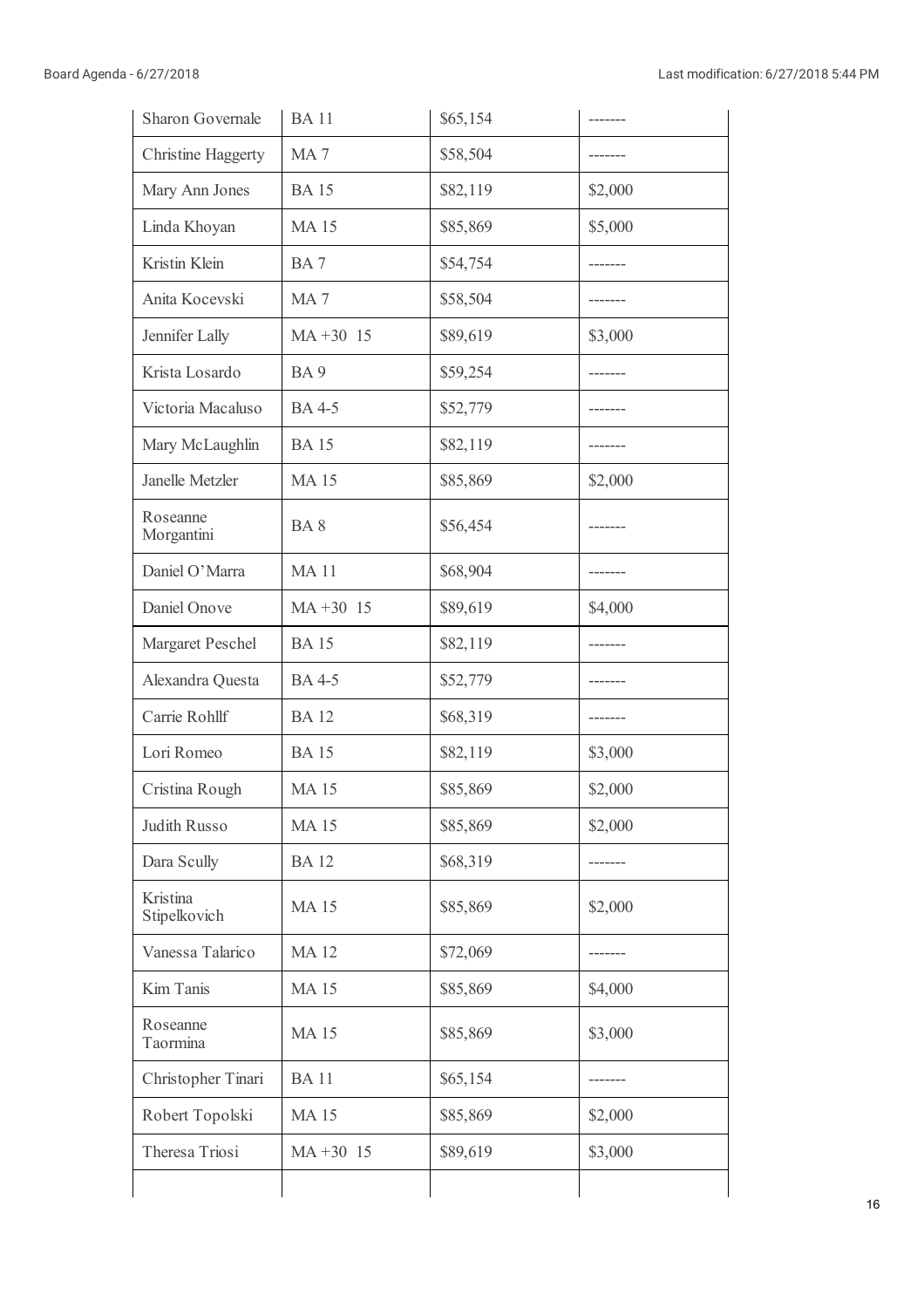| Jessica Valdivia<br>Romilda<br>VanDeVeire | BA <sub>7</sub><br><b>BA</b> 15 | \$54,754<br>\$82,119 | \$2,000 |
|-------------------------------------------|---------------------------------|----------------------|---------|
| Jessica VanDyke                           | MA <sub>6</sub>                 | \$57,304             |         |
| Mary VanHorn                              | <b>BA</b> 15                    | \$82,119             | \$4,000 |
| Renee Weinstein                           | <b>MA15</b>                     | \$85,869             | \$2,000 |

M. Approval of Certificated Non-tenured Staff for 2018-2019 School Year

Resolve that upon the recommendation of the Superintendent of Schools, the Board of Education approves the award of a contract to the following non-tenured certificated, non-tenured professional teaching staff for the 2018-2019 school year:

| <b>NAME</b>        | <b>STEP</b>     | <b>SALARY</b> |
|--------------------|-----------------|---------------|
| John Abdelmalak    | <b>BA</b> 4-5   | \$52,779      |
| Kassandra Albano   | BA 4-5          | \$52,779      |
| Dena Allen         | BA <sub>3</sub> | \$52,279      |
| Veronica Conover   | MA <sub>2</sub> | \$55,529      |
| <b>Audrey Dean</b> | MA 11           | \$68,904      |
| James Gaffney      | BA <sub>2</sub> | \$51,779      |
| Keri Kennedy       | $MA$ 10         | \$65,904      |
| Marissa Madison    | MA <sub>2</sub> | \$55,529      |
| Kristina Meyers    | BA 8            | \$56,454      |
| AnnMarie Murphy    | MA 4-5          | \$56,529      |
| Ronald Pokryska    | $MA + 30$ 7     | \$62,254      |
| Jennifer Stessel   | <b>BA</b> 4-5   | \$52,779      |
| Susan VanderPyl    | <b>BA</b> 10    | \$62,154      |

N. Approval of Non-tenured, Non-certificated part-time employees 2018-2019 School Year

Resolve that upon the recommendation by the Superintendent of Schools, the Board of Education approves the award of contracts to the following non-certified, non-tenured, part-time employees, without benefits, effective July 1, 2018, through June 30, 2091, per the approved calendars:

| <b>NAME</b>      | <b>JOB DESCRIPTION</b>    | <b>HOURLY RATE</b> | NOT TO<br><b>EXCEED</b><br><b>HOURS PER</b><br><b>WEEK</b> |
|------------------|---------------------------|--------------------|------------------------------------------------------------|
| Amanda Dougherty | <b>Instructional Aide</b> | \$17.00            | $25 \text{ hrs}$                                           |
| Kristine Nashed  | Instructional Aide        | \$17.00            | $25$ hrs                                                   |
|                  |                           |                    |                                                            |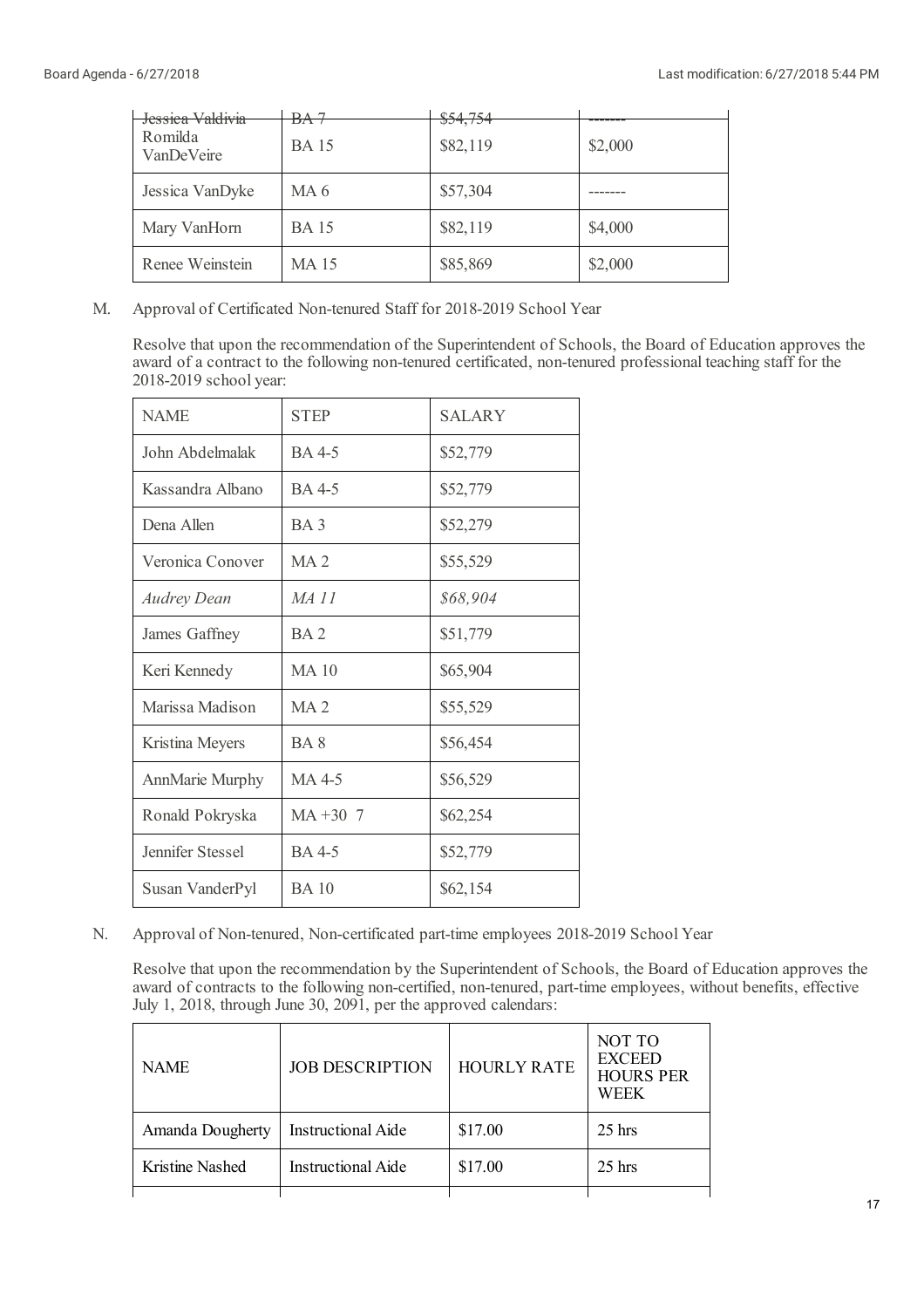| Mirieh Alain     | <b>Instructional Aide</b> | \$17.00 | $25$ hrs   |
|------------------|---------------------------|---------|------------|
| Tina Targia      | Instructional Aide        | \$17.00 | $25$ hrs   |
| Maria Bottinelli | Instructional Aide        | \$17.00 | $25$ hrs   |
|                  |                           |         |            |
| Jen Olsen        | Non-instructional Aide    | \$11.25 | $25$ hrs.  |
| Joyce Portela    | Non-instructional Aide    | \$11.25 | 17.50 hrs. |
| Grace Vetere     | Non-Instructional Aide    | \$11.25 | 17.50 hrs. |

O. Approval of Non-Certificated, Non-Tenured Full Time Employee Contracts for 2018-2019 School Year

Resolve that upon the recommendation of the Superintendent of Schools, the Board of Education approves the award of contracts to the following non-certificated, non-tenured, full-time employees, with benefits, effective July 1, 2018, through June 30, 2019, per the approved calendars:

| <b>NAME</b>         | <b>JOB DESCRIPTION</b>    | <b>HOURLY RATE</b> | <b>STIPEND</b> |
|---------------------|---------------------------|--------------------|----------------|
| Angelita Lauricella | <b>Instructional Aide</b> | \$17.50            | \$750.00       |
| Sherri Nickles      | Instructional Aide        | \$17.50            | N/A            |
| Lisa Donnelly       | Instructional Aide        | \$17.50            | \$500.00       |
| Lisa Josephs        | Instructional Aide        | \$18.00            | \$750.00       |
| Cheryl D'Andrea     | <b>Instructional Aide</b> | \$17.50            | \$500.00       |
| Michele Stansfield  | Instructional Aide        | \$17.00            | N/A            |
| Elizabeth Bobrowski | Instructional Aide        | \$17.00            | \$750.00       |
| Michael Ring        | <b>Instructional Aide</b> | \$17.00            | N/A            |
| Lynn McMurray       | <b>Instructional Aide</b> | \$17.00            | \$750.00       |

P. Approval of Non-Certificated, 12 month Month Employee Contracts for 2018-2019 School Year

Resolve that upon the recommendation of the Superintendent of School, the Board of Education approves the appointment of the following 12-month non-certificated personnel effective July 1, 2018, through June 30, 2018:

| <b>NAME</b>                    | <b>JOB DESCRIPTION</b>                                                      | 2018-2019                                           |
|--------------------------------|-----------------------------------------------------------------------------|-----------------------------------------------------|
| Deb Huizing                    | FT Administrative Assistant to the<br>Superintendent/Confidential Secretary | \$63,012.60                                         |
| Marybeth Miller                | FT Administrative Assistant to the Business<br>Administrator                | \$49,405.00                                         |
| Christine Casano-<br>Trautwein | PT Confidential Secretary/Assistant for Human<br>Resources                  | \$21,532.50                                         |
| Linda Panagia                  | PT School Secretary                                                         | \$16.25 per hour not to exceed<br>25 hours per week |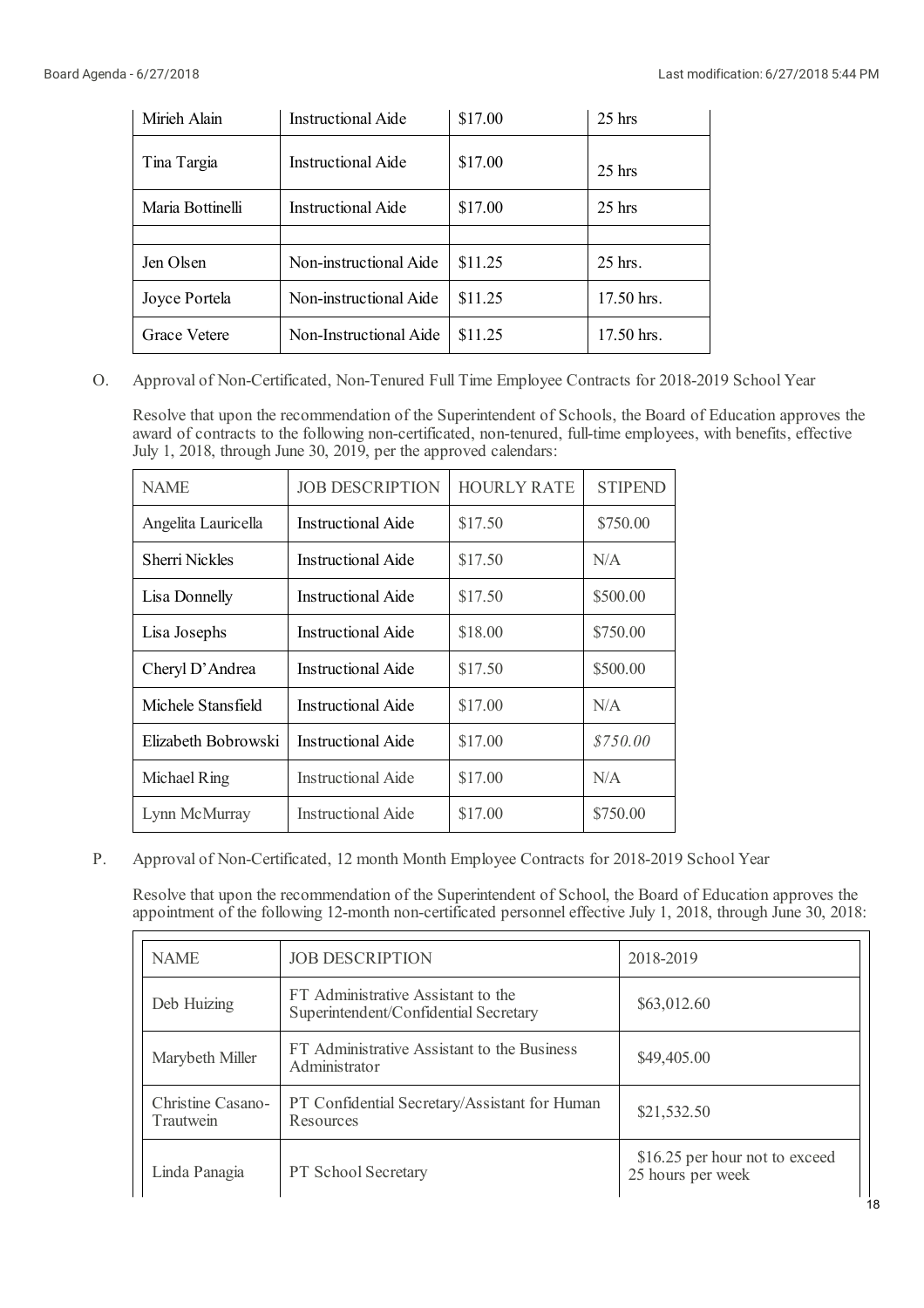Q. Approval of Summer Help

> Resolve that upon the recommendation of the Superintendent of Schools, the Board of Education approves the following summer help staff beginning July 16, 2018 through August 31, 2018:

| <b>NAME</b>      | <b>JOB DESCRIPTION</b>   | <b>HOURLY</b><br><b>RATE</b> |
|------------------|--------------------------|------------------------------|
| Joseph Tumminia  | PT Maintenance Helper    | \$10.00                      |
| Kevin Purcell    | PT Maintenance Helper    | \$10.00                      |
| Alexis Kurzynski | PT Maintenance<br>Helper | \$10.00                      |

R. Approval of Appointment of Compliance Officers for the 2018-2019 School Year

Resolve that upon the recommendation of the Superintendent of Schools, the Board of Education approve the appointment of the following Compliance Officers for the 2018-2019 school year:

| <b>COMPLIANCE</b>                               | <b>OFFICER</b>                  |
|-------------------------------------------------|---------------------------------|
| <b>Affirmative Action Officer</b>               | Melissa Tait                    |
| A.D.A./ Section 504 Officer                     | Lori Romeo and Dena Allen       |
| <b>Title IX Coordinator</b>                     | Melissa Tait                    |
| <b>Safety Officer</b>                           | Melissa Tait                    |
| <b>Homeless Liaison Officer</b>                 | <b>Audrey Dean</b>              |
| <b>English as a Second Language Coordinator</b> | Michele Mazzola                 |
| <b>Attendance Officers</b>                      | Melissa Tait<br>Michele Mazzola |
| <b>Custodian of Records</b>                     | Debra Andeniuk                  |
| <b>Public Agency Compliance Officer</b>         | Debra Andeniuk,                 |
| <b>Integrated Pest Management Coordinator</b>   | Musteba Toska,                  |
| <b>Chemical Hygiene Officer</b>                 | Debra Andeniuk,                 |
| <b>Right of Know Officer</b>                    | Debra Andeniuk                  |
| <b>Indoor Air Quality</b>                       | Musteba Toska,                  |
| <b>AHERA (Asbestos) Officer</b>                 | Debra Andeniuk                  |
| <b>Anti-Bullying Coordinator</b>                | Michele Mazzola                 |
|                                                 |                                 |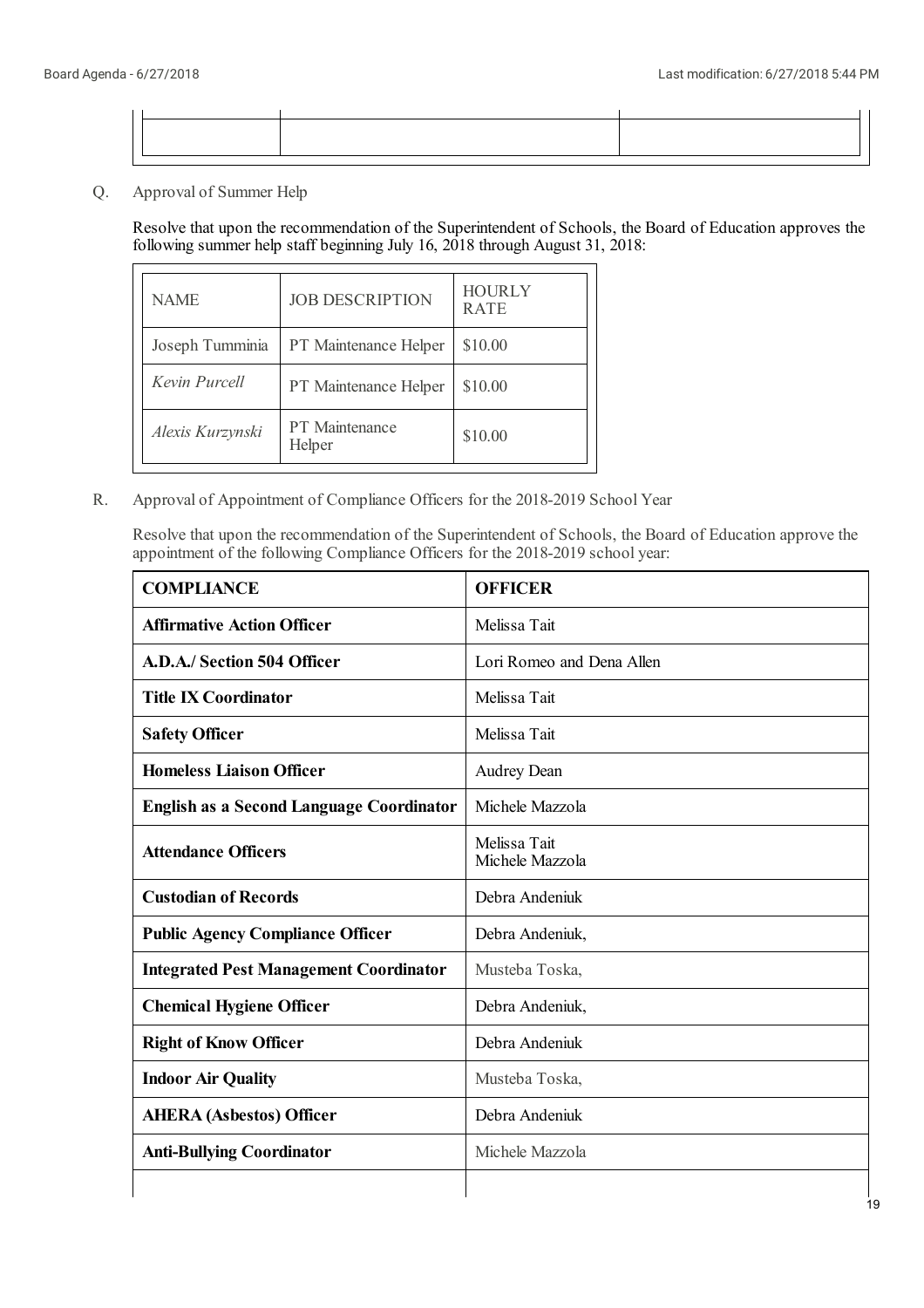# **Anti-Bullying Specialist** Veronica Conover - HMS & Kimberly Minarovich - Mem

S. Approval of Substitute Rates for the 2018-2019 School Year

> Resolve upon the recommendation of the Superintendent of Schools, the Board of Education approve the following as Substitute Rates for the 2018-2019 school year:

> > Full Day Substitute \$ 100.00

### Full Day Substitute Nurse \$ 150.00

T. Approval of Additional Summer Hours for Staff

> Upon the recommendation of the Superintendent of Schools, the Board of Education approves additional summer hours, at the contractual rate as approved by the Superintendent, for the following:

| <b>STAFF</b><br><b>MEMBER</b>          | <b>POSITION</b>     | NOT TO<br><b>EXCEED</b> |
|----------------------------------------|---------------------|-------------------------|
| Theresa Triosi                         | Psychologist        | \$4,000.00              |
| <b>Audrey Dean</b>                     | Social Worker       | \$4,000.00              |
| Sharon<br>Cubicciotti                  | LDT/C               | \$4,000.00              |
| Andrea<br>Finkelstein                  | O.T.                | \$1,000.00              |
| Jessica Van<br>Dyke                    | Speech              | \$1,000.00              |
| Various<br>Certficated<br><b>Staff</b> | <b>IEP</b> Meetings | \$3,150.00              |

U. Approval of Part-time Occupational Therapist Contract for the 2018-2019 School Year

Resolve that upon the recommendation of the Superintendent of Schools, the Board of Education approves the appointment of Andrea Finkelstein as Part-time Occupational Therapist, for an amount not to exceed \$83,500.00 for the 2018-2019 school year.

V. Payment of Unused Vacation Days for 2017-2018 School Year

Resolve that upon the recommendation of the Superintendent, the Board of Education approves the payment of 5.5 unused vacation days to Vince Scully for the 2017-2018 School Year.

W. Appointment of Substitute Maintenance Worker

> Resolve that upon the recommendation of the Superintendent, the Board of Education approves the appointment of Substitute Maintenance Worker Paul Foy, at a rate of \$15.00 per hour from July 1, 2018 through June 30, 2019.

X. \*\*\* Appointment of Special Education Teacher\*\*\*

Resolve that upon the recommendation of the Superintendent, the Board of Education approves the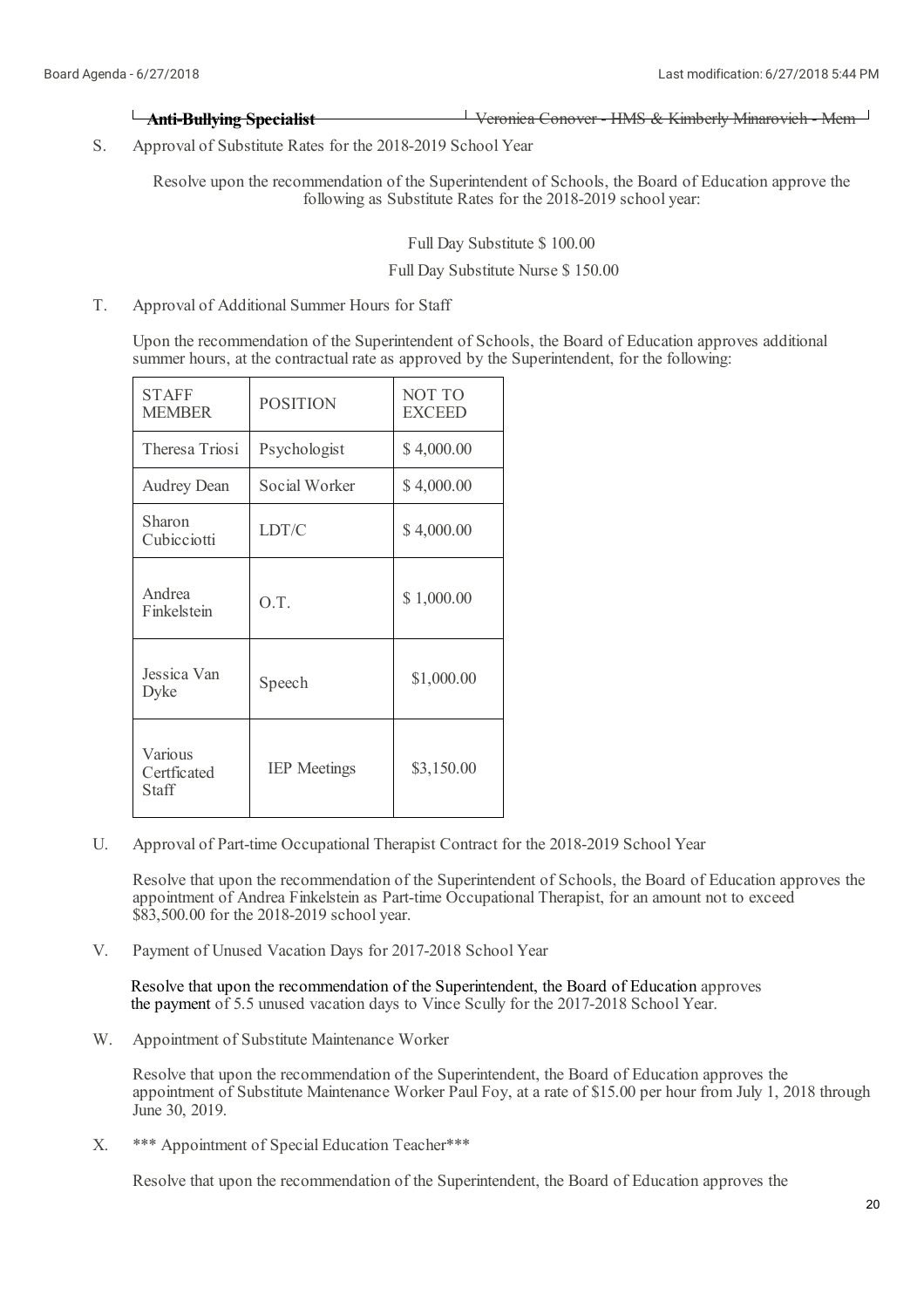appointment of Susan Schwenker as a tenured track Special Education Teacher at an annual salary of \$52,279, BA Step 3, for the 2018-2019 School Year.

Y. \*\*\* Approval of Administrative Internship Agreement \*\*\*

Resolve that upon the recommendation of the Superintendent, the Board of Education approves the Administrative Internship Agreement between Susan Carbora, a Masters of Special Education and Principal/Supervisor/CSA Certificate candidate from Seton Hall University and North Haledon School District. Ms. Carbora's internship will be supervised by the Administrative Team of Michele Mazzola, Melissa Tait and Antonella Lind, from July 1, 2018 through August 31, 2018 for approximately 50 hours.

Z. \*\*\* Appointment of Special Education Teacher\*\*\*

> Resolve that upon the recommendation of the Superintendent, the Board of Education approves the appointment of Kristy George as a tenured track Special Education Teacher at an annual salary of \$55,129, MA Step 1, for the 2018-2019 School Year.

AA. \*\*\* Appointment of Part-Time Office Secretary\*\*\*

Resolve that upon the recommendation of the Superintendent of Schools, the Board of Education approves the appointment of Roseann Hood as Part-Time office secretary for Memorial Schoolat a rate of \$16.25 per hour and not to exceed 25 hours per week.

# XIII. **Policy**

BE IT RESOLVED, that the North Haledon Board of Education, upon the recommendation of the Superintendent of Schools approves the following policy resolutions:

A. Second Reading - Policies and Regulations Alert 215

P & R 1550 Equal Employment/Anti-Discrimination Practices (M) (Revised)

P & R 5350 Student Suicide Prevention (M) (Revised)

P 5533 Student Smoking (M) (Revised)

P & R 5561 Use of Physical Restraint and Seclusion Techniques for Students with Disabilities (M) (Revised)

P 8462 Reporting Potentially Missing or Abused Children (M) (Revised)

(Alert 215 No Bolds or Strikethroughs - [Regulations.pdf](https://www.boardconnectnj.com/Item/DownloadAttachment/654) (Attached), Alert 215 No Bolds or [Strikethroughs](https://www.boardconnectnj.com/Item/DownloadAttachment/655) - Policies.pdf (Attached))

# XIV. **Facilities & Services**

BE IT RESOLVED, that the North Haledon Board of Education, upon the recommendation of the Superintendent of Schools and the Business Administrator/Board Secretary approves the following Facilities and Services resolutions:

- A. Approved 6/13/18
- B. Approved 6/13/18
- C. Approved 6/13/18
- D. Approved 6/13/18
- E. Approval of District Facilities Use

Resolve that upon the recommendation of the Superintendent, the Board of Education hereby approves the following use of district facilities subject to non-conflicting events.

| <b>Organization</b> Day | <b>Times</b> | Location | <b>Purpose</b> |
|-------------------------|--------------|----------|----------------|
|                         |              |          |                |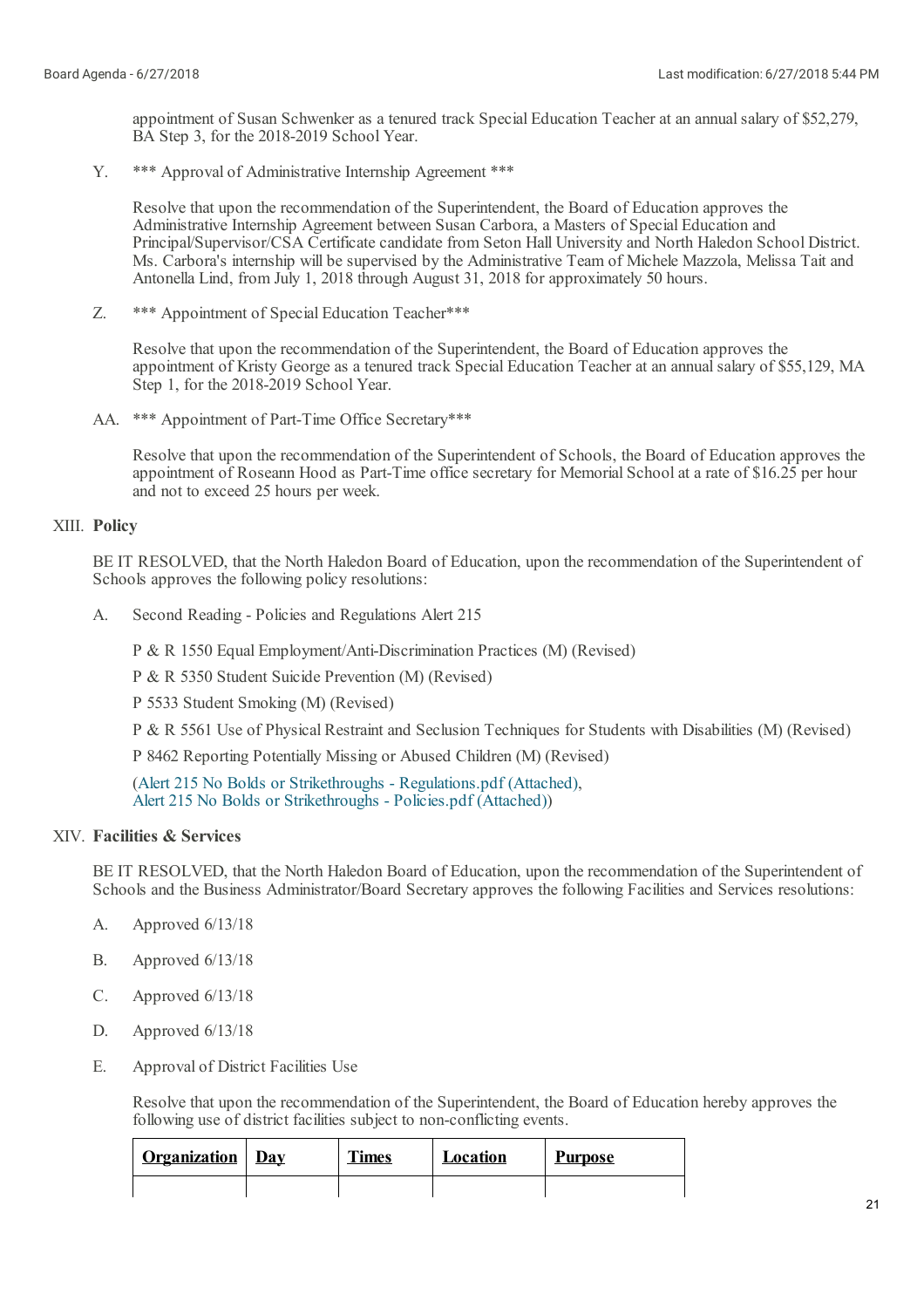| Cub Scouts<br>Pack 70                                           | June 18,<br>2018       | $6:30-$<br>8:30 <sub>pm</sub>                     | HMS-Library               | Cub Scout<br>Recruitment                                                                                 |
|-----------------------------------------------------------------|------------------------|---------------------------------------------------|---------------------------|----------------------------------------------------------------------------------------------------------|
| *** $High$<br>Mountain<br>Church &<br><i>Justice</i><br>Network | July 14,<br>2018       | $8$ am- $6$ pm                                    | Memorial -<br>Parking Lot | Parking for<br>people attending<br>food truck event<br>at High<br>Mountain<br>Church.                    |
| *** $High$<br>Mountain<br>Church &<br>Justice<br>Network        | $July 13-$<br>16, 2018 | 4pm on<br>Friday -<br>Through<br>9am on<br>Monday | Memorial -<br>Parking Lot | Parking for a<br>dozen Spectrum<br>for Living Vans<br>displaced due to<br>Food Truck event<br>at church. |

F. Approval of Travel, Conferences, Workshops & Related Expenses

Resolve that upon the recommendation of the Superintendent, the Board of Education approves reimbursement and expenses previously approved by the Superintendent for the following staff development, training, workshops, conferences and/or seminars as they are directly related to and within the scope of the participant's duties and are critical to the instructional needs and/or efficient operation of the district. The travel expenses are justified and within the guidelines established by the New Jersey Department of Education accountability regulations.

| Date    | <b>Participants</b> | <b>Workshop</b>                                                   | Location                 | Fee | Sub<br><b>Needed</b> | Other<br><b>Costs</b> |
|---------|---------------------|-------------------------------------------------------------------|--------------------------|-----|----------------------|-----------------------|
| 8/2/18  | Antonella<br>Lind   | AchieveNJ<br>Regional<br>Workshop                                 | North<br>Caldwell,<br>NJ | \$0 | No                   | Mileage<br>& Tolls    |
| 8/2/18  | Michele<br>Mazzola  | AchieveNJ<br>Regional<br>Workshop                                 | North<br>Caldwell,<br>NJ | \$0 | N <sub>o</sub>       | Mileage<br>& Tolls    |
| 7/10/18 | Antonella<br>Lind   | <b>NJDOE</b><br>Licensing,<br>Certification<br>& Matrix<br>Report | Morristown,<br>NJ        | \$0 | N <sub>0</sub>       | Mileage<br>& Tolls    |
| 7/10/18 | Michele<br>Mazzola  | <b>NJDOE</b><br>Licensing,<br>Certification<br>& Matrix<br>Report | Morristown,<br>NJ        | \$0 | No                   | Mileage<br>& Tolls    |
| 7/10/18 | Melissa Tait        | <b>NJDOE</b><br>Licensing,<br>Certification<br>& Matrix<br>Report | Morristown,<br>NJ        | \$0 | N <sub>0</sub>       | Mileage<br>& Tolls    |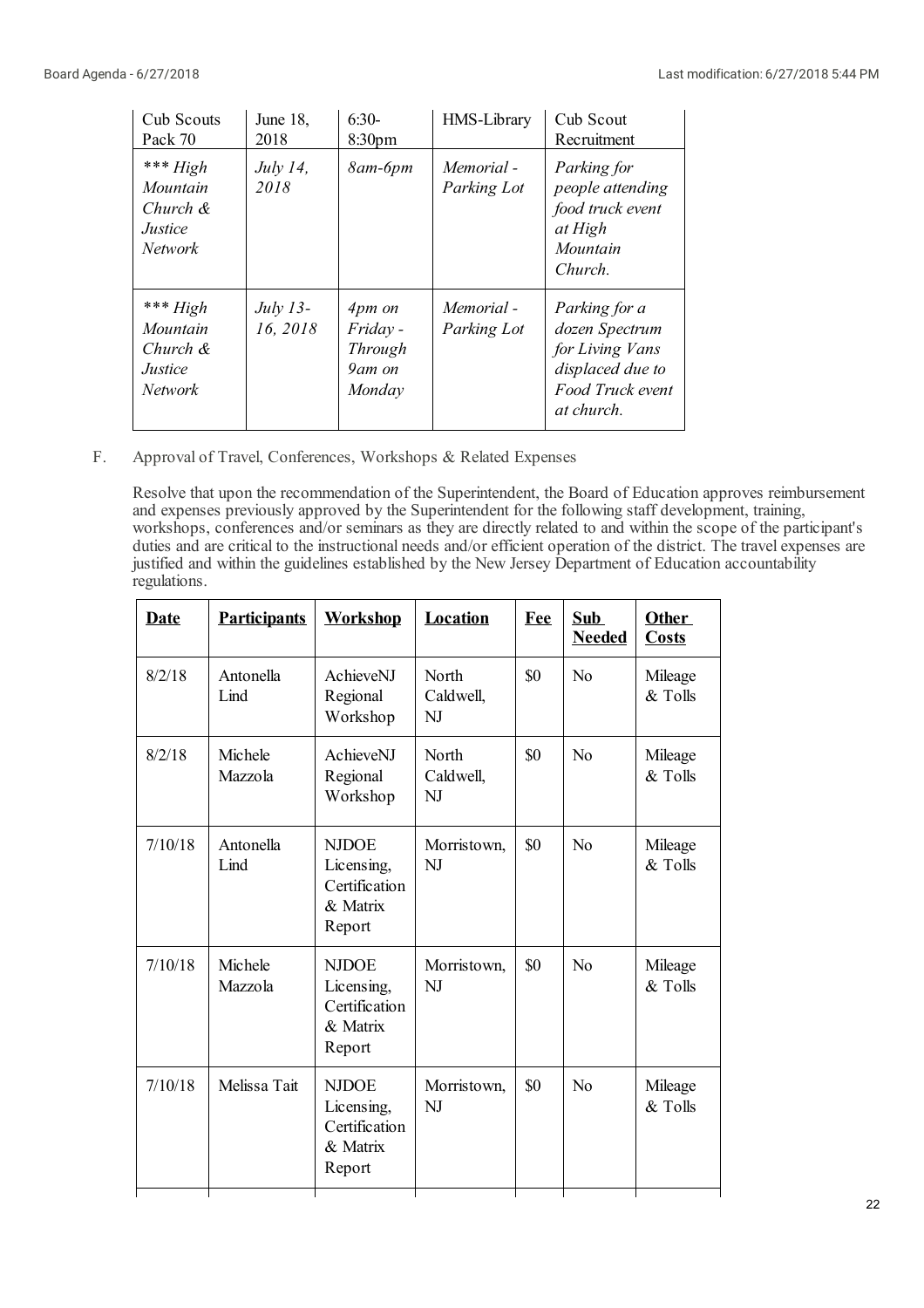| $7/15/18$ -<br>7/20/18 | Vanessa<br>Talarico | James<br>Madison<br>Legacy<br>Project<br>Summer<br>Institute                           | Rutgers<br>Univ. New<br>Brunswick,<br>NJ | \$0                          | N <sub>0</sub> | Mileage<br>& Tolls |
|------------------------|---------------------|----------------------------------------------------------------------------------------|------------------------------------------|------------------------------|----------------|--------------------|
| ***<br>9/20/18         | Nicole<br>Margiotta | Comet<br>Scenario<br>Workshop<br>for Buehler<br><i>Science</i><br>Center<br>Field Trip | Paramus,<br>$N_{\rm r}$                  | $\mathcal{S}^{\prime\prime}$ | Yes            | Mileage<br>& Tolls |

G. Adoption of the Emergency Management Plan for the 2018-2019 School Year

Resolve that upon the recommendation of the Superintendent of Schools, the Board of Education hereby adopts the emergency procedures described in the official Emergency Management Plan of the district for the 2018-2019 school year.

H. \*\*\* Approval of Contract with NJ Outreach/KDDA Too, Inc. for ABA Services \*\*\*

Resolve that upon the recommendation of the Superintendent, the Board of Education approves the contract with NJ Outreach/KDDS TOO, Inc. for ABA Services for Student ID# 24052, for 5 hours per week at \$80.00 per 60 minute session. Services willextend from July 9, 2018 through June 30, 2019.

I. \*\*\*Approval of Culinary Depot Proposals for Dishwasher Installation\*\*\*

Resolve that upon the recommendation of the Superintendent of Schools, the Board of Education approve the proposals submitted by Culinary Depot for the installation of kitchen dishwasher, dish table and sink (excluding any electricaland plumbing work) in Memorial School for \$20,243 and in High Mountain School for \$17,542.

J. \*\*\*Approval of Electrical Quote for Dishwasher Installation\*\*\*

Resolve that upon the recommendation of the Superintendent of Schools and the Business Administrator, the Board of Education approves the attached proposal in the amount of \$3,200.00 from Faasse Electric to install necessary electrical upgrades for the dishwasher installation in both schools. (Faasse- Electrical [Estimate.pdf](https://www.boardconnectnj.com/Item/DownloadAttachment/657) (Attached))

K. \*\*\*Approval of Plumbing Quote for Dishwasher Installation\*\*\*

Resolve that upon the recommendation of the Superintendent of Schools and the Business Administrator, the Board of Education approves a not to exceed amount of \$ 39,000.00 to install necessary plumbing upgrades for the dishwasher installation in both schools.

L. \*\*\*Approval of HVAC Automatic Temperature Controls System Upgrade \*\*\*

Resolve that upon the recommendation of the Superintendent of Schools and the Business Administrator, the Board of Education approve the proposal submitted by Sander Mechanical to installa system upgrade of Honeywell WEBS-8000 automatic temperature controls system at High Mountain School for \$ 14,425.00.

M. \*\*\*Approval of HVAC Automatic Temperature Controls System Sensor Repair\*\*\*

Resolve that upon the recommendation of the Superintendent of Schools and the Business Administrator, the Board of Education approve the proposal submitted by AME Inc. for sensor repairs for automatic temperature controls system at High Mountain School for \$ 4,560.00.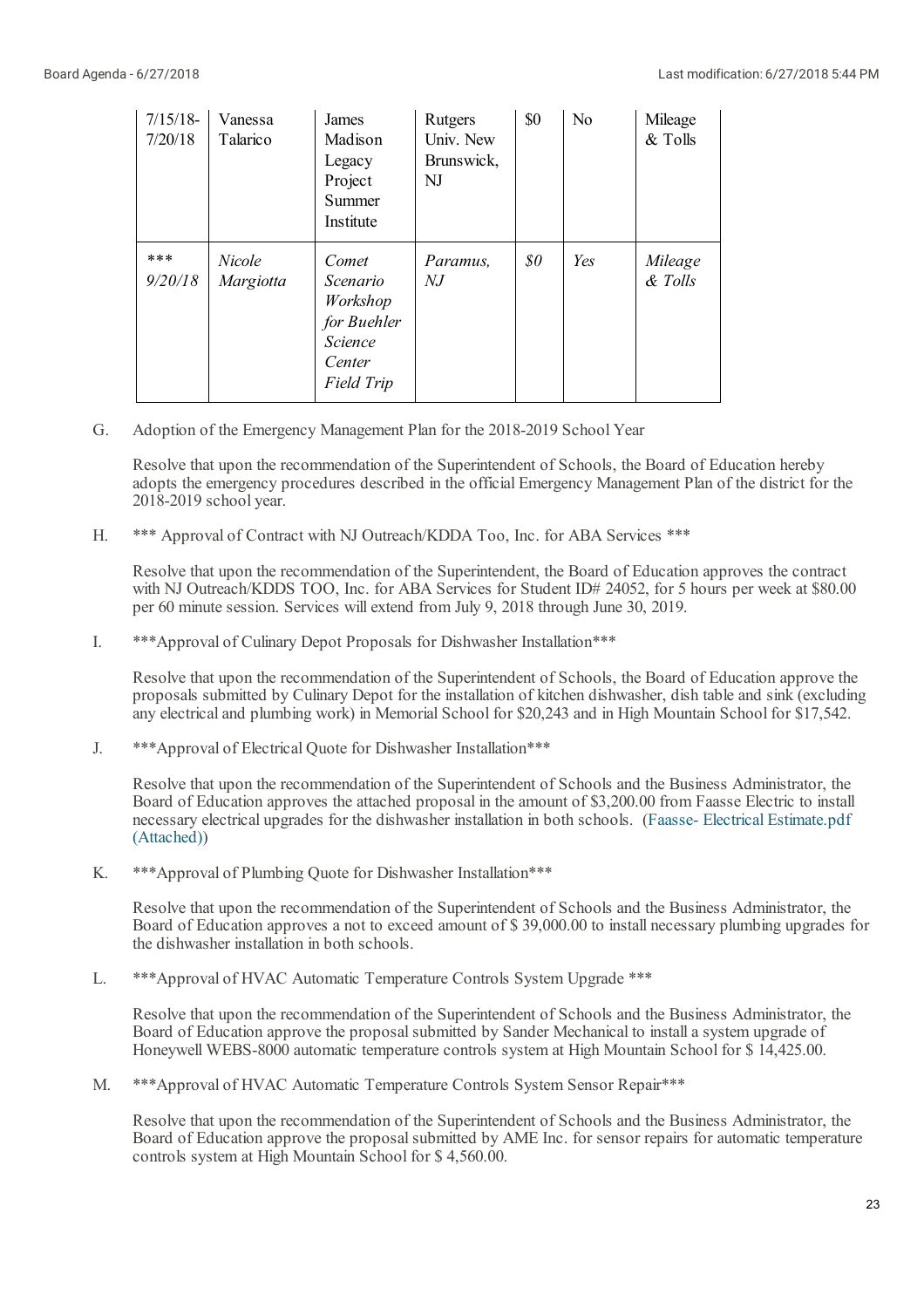# XV. **Curriculum**

BE IT RESOLVED, that the North Haledon Board of Education, upon the recommendation of the Superintendent of Schools approves the following Curriculum resolutions:

- A. Approved 6/13/18
- B. Approval of District Curricula for 2018-2019 School Year

Resolve that upon the recommendation of the Superintendent of Schools, the Board of Education approves the adoption of the existing district curricula (per the attached list) for the 2018-2019 school year.

(District Curriculum for [2018-2019.docx](https://www.boardconnectnj.com/Item/DownloadAttachment/639) (Attached), [Curriculum](https://www.boardconnectnj.com/Item/DownloadAttachment/640) Update - Upcoming Summer work - BOE meeting June 13.pdf (Attached))

C. Approval of District Textbooks for 2018-2019 School Year

Resolve that upon the recommendation of the Superintendent of Schools, the Board of Education approves the adoption of the existing district textbooks (per the attached list) for the 2018-2019 school year.

[\(Textbooks](https://www.boardconnectnj.com/Item/DownloadAttachment/641) HMS.pdf (Attached))

D. \*\*\*Adoption of the New Teacher and Mentoring Plan for 2018-2019 School Year\*\*

Resolve that upon the recommendation of the Superintendent, that the Board of Education adopts the New Teacher Induction and Mentoring Plan for the 2018-2019 School Year.

E. \*\*\*Adoption of the Comprehensive Equity Plan for 2018-2019 School Year\*\*\*

Resolve that upon the recommendation of the Superintendent, that the Board of Education adopts the Comprehensive Equity Plan for the 2018-2019 School Year.

F. \*\*\*Adoption of the Evaluation Model for the 2018-2019 School Year\*\*\*

Resolve that upon the recommendation of the Superintendent, that the Board of Education adopts the Stronge Evaluation Model for the 2018-2019 School Year, as it pertains to the evaluation of the teachers and administrators.

G. \*\*\*Approval of Achieve NJ Annual Evaluation Survey\*\*\*

Resolve that upon the recommendation of the Superintendent, that the Board of Education approves the AchieveNJ Annual Evaluation Survey as required through the NJDOE Homeroom Web Page.

# XVI. **Technology**

BE IT RESOLVED, that the North Haledon Board of Education, upon the recommendation of the Superintendent of Schools, approves the following technology resolutions:

A. \*\*\*Approval of Purchase of Chrome Books\*\*\*

> Resolve that upon the recommendation of the Superintendent of Schools, the Board of Education approves the purchase from CDW on NJ State Approved Co-op contract # MRESC IFB 15/16-11 in the amount of \$20,537.28 for the following items:

> > Google Chrome Management Console License: Qty 70 @ \$26.00 = \$1,820.00

Tripp Lite 32-Port AC Charging Cart Storage Station Chromebook Laptops: Qty 2 @ \$993.64 = \$1,987.28

Lenovo 100e Chromebook - 11.6" - Celeron N3350 - 4 GB RAM - 32 GB SSD: Qty 70 @ \$199.00= \$13,930.00

Lenovo Depot Repair + ADP - extended service agreement - 2 years - Qty 70  $\omega$  \$40.00 = \$2,800.00

## XVII.**Old Business**